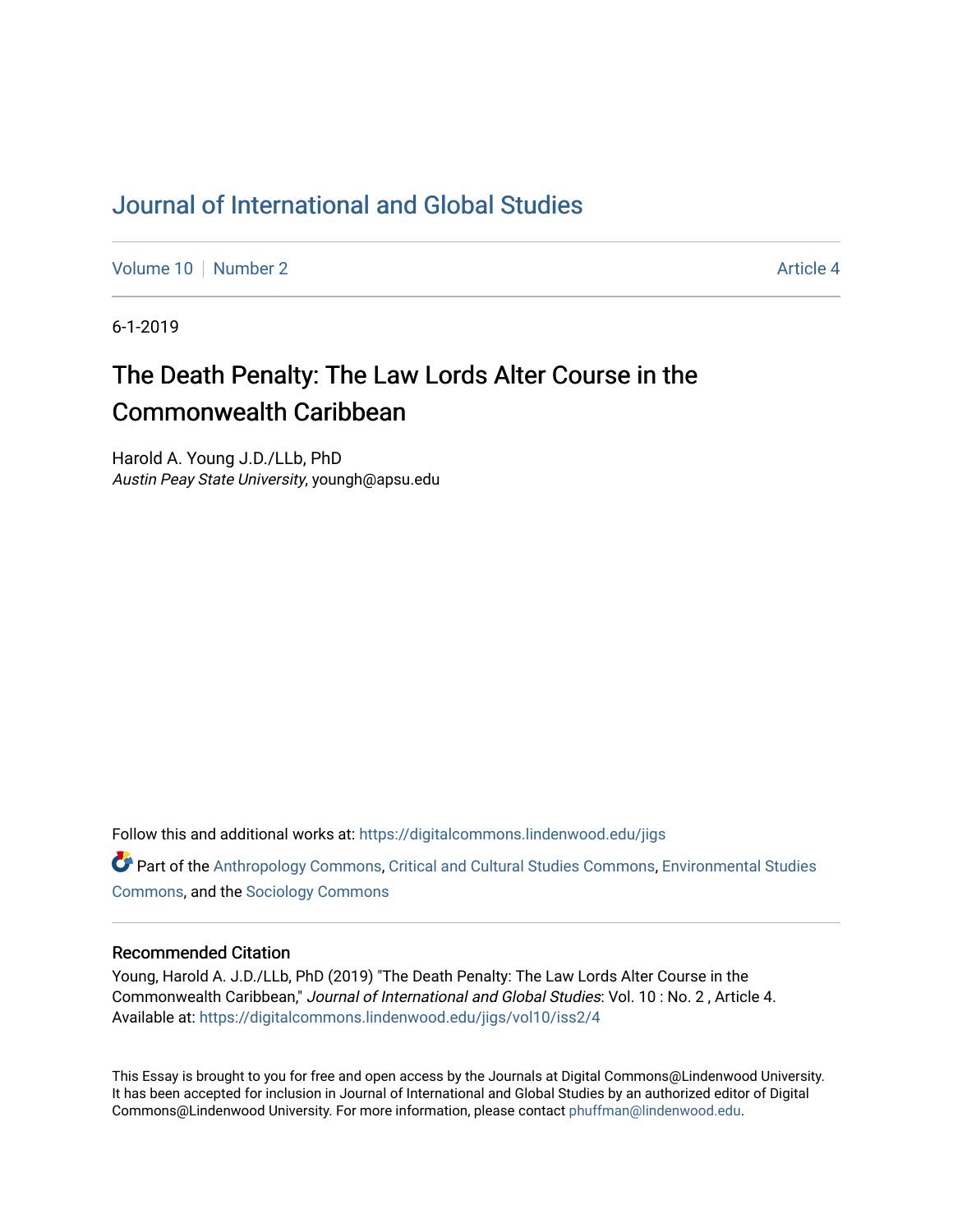The Death Penalty: The Law Lords Alter Course in the Commonwealth Caribbean

Harold Young, J.D./LLb, PhD<sup>1</sup> Political Science Austin Peay State University youngh@apsu.edu

# **Abstract**

This article is a critical examination of the decisions of the Judicial Council of the Privy Council (JCPC) in death penalty appeals from the Commonwealth Caribbean from 1966 to 2008. It contributes to our understanding of how court rulings may be influenced by specific aspects of the judicial environment, which is shaped by the majority party in parliament, whose prime minister selects judges and which may make substantive changes in the law. In a quantitative examination of death penalty appeals, I find an increased likelihood that the court will set aside the death penalty when the judicial environment changes.

**Keywords** Death penalty, Judicial Council of the Privy Council, Commonwealth Caribbean countries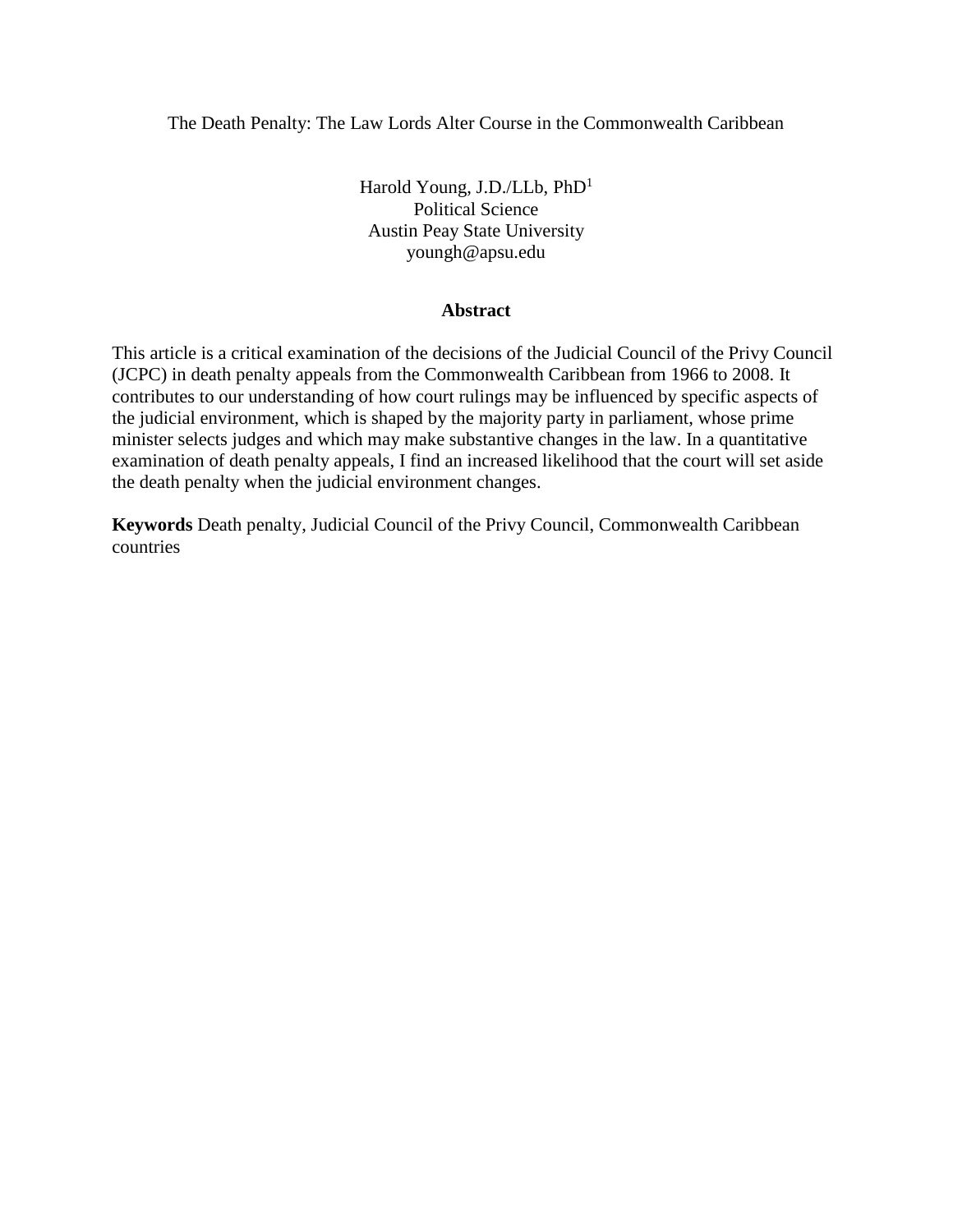#### **Introduction**

Constitutional provisions for the death penalty in the Commonwealth Caribbean were retained in all Caribbean states after they gained independence from Great Britain. The last execution carried out in a Caribbean state was in St. Kitts & Nevis in 2008 (Hirsh, 2008, December 22). Over the last three decades, however, the death penalty decisions of the Law Lords (justices) of the Judicial Council of the Privy Council (JCPC), hearing cases brought by Caribbean states, have shifted discernably in favor those on death row. Why might this be? It is my assertion that the JCPC is making decisions in a judicial environment that defies the traditional legal model, which assumes that courts merely follow the law. The legal model asserts that judges' personal or political preferences do not factor into their legal opinions and that "the rule of law *stare decisis* is the key determinant" in the court's rulings (George & Epstein, 1992, p. 323). Arvind and Stirton (2016) point out that even if British justices are not as political as other branches of the government or as the federal judiciary in the U.S., the degree to which they are political cannot be ignored. The attitudinal model asserts that justices possess ideological preferences that inform and influence their judicial rulings. I assert, therefore, that the both legal and attitudinal models act in tandem with explanatory power for the decisions of the JCPC. There are three specific aspects of the legal environment that account for the diverse death penalty decisions. First, Law Lords reflect the ideology of the majority political party in parliament, led by the prime minister, who recommends each judge to the monarch for elevation to the JCPC. The second factor is the adoption of the Humans Right Act 1998 by the U.K. Finally, the third factor is the status of the death penalty in U.K., as there is a divergence in law on the death penalty between Great Britain and its former colonies in the Caribbean.

The eleven Commonwealth Caribbean states<sup>2</sup> gained independence between 1962 and 1983, and all states retained the JCPC. This uniformity is partly explained by the long periods of colonial rule by the U.K. and by the fact the governing elite of the new states did not see a divergence of legal interests with the JCPC (Young, 2016). This research examines 262 JCPC rulings on the death penalty, fundamental rights, and other criminal appeals from these eleven countries, from 1966 to 2008. These three categories are employed for comparative purposes. The aim is to contribute to our understanding of how specific aspects of the judicial environment may influence the court's rulings and serve to deepen our understanding of the serious implications for those individuals who appeal to the JCPC (based on the perceived likelihood of success) and the ways in which the Law Lords' rulings ultimately affect the course of regional jurisprudence. I find an increased likelihood that the court will set aside the death penalty when the judicial environment changes.

## **Judicial Committee of the Privy Council (JCPC)**

While its historical roots date back to the  $12<sup>th</sup>$  century, the modern JCPC is a largely a product of the Judicial Committee Act 1833, introduced by Lord Chancellor Brougham (Howell, 1979), which established the modern configuration of the JCPC as a committee of the Privy Council. The branches of law on appeal are broad and diverse, with fundamental principles being adjudicated (Robert-Wray, 1966). Examples of this diversity include extradition requests; constitutional challenges to the death penalty; libel cases involving politicians; eminent domain; personal injury; and issues involving provincial verses federal power. Further, the cases originate from jurisdictions with diverse legal histories and systems: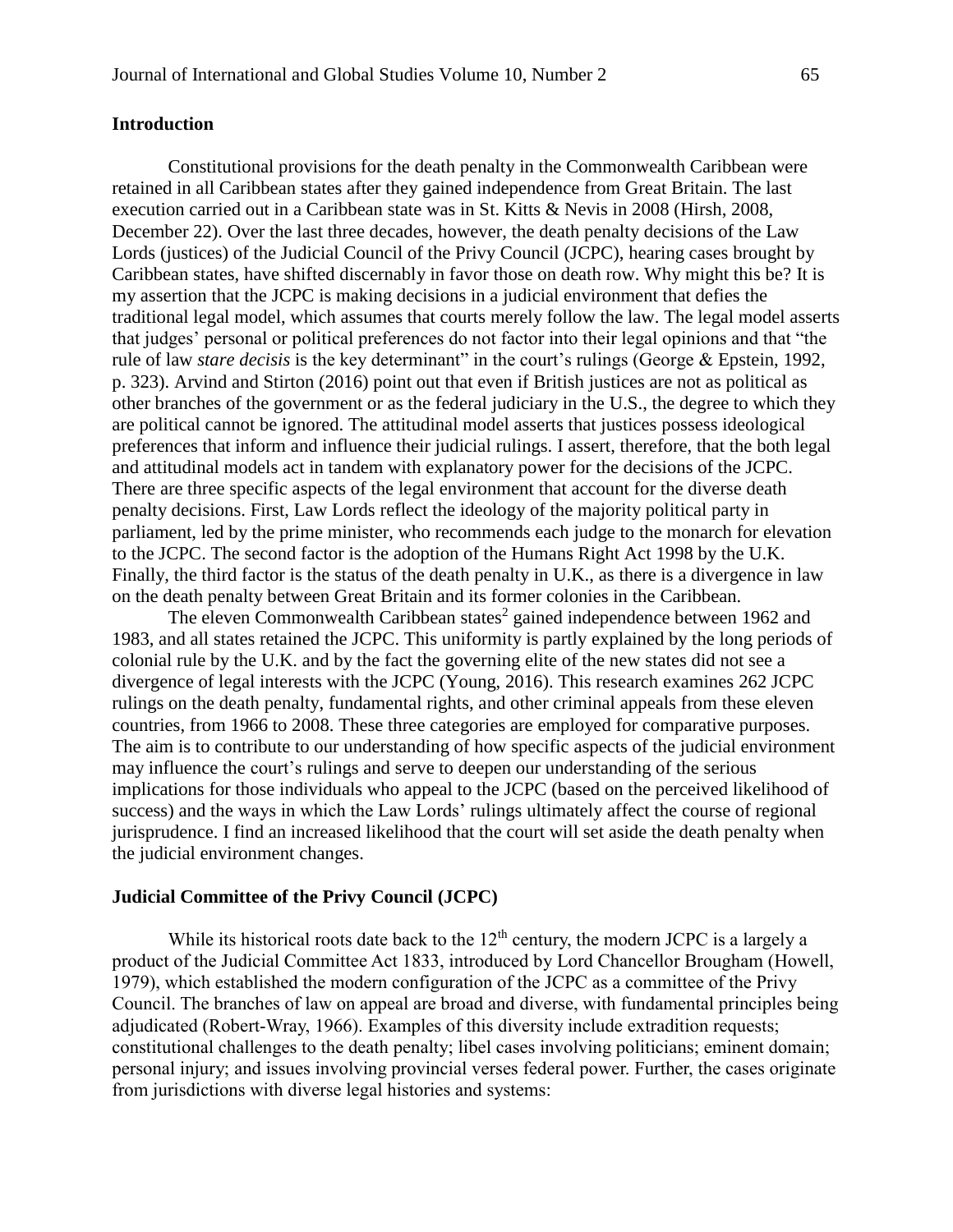Over the years, [the JCPC] has been asked for final rulings and interpretations of many different kinds of law, from Roman Dutch law in appeals from South Africa to pre-revolutionary French law from Quebec, and Muslim, Buddhist, and Hindu law from India. (Judicial Committee of the Privy Council 2015, para. 2)

This rich and diverse history contributes to the positive reputation and the continuing role and influence of the JCPC in the common law legal system shared throughout the British Commonwealth. Under the Appellate Jurisdiction Act 1876, the Law Lords became permanent judges of the court, adjudicating in panels of three, five, or seven. Today, all Privy Counselors under 75 years old who hold or have held high judicial office in the United Kingdom or have been judges of superior courts of certain Commonwealth countries are eligible to sit on the JCPC. The lord chancellor controls the selection process, and the prime minister is solely responsible for making recommendations to the monarch, on the advice of lord chancellor (Malleson, 1999). The Law Lords are virtually unknown outside of legal circles and share few cultural ties with the former colonies outside the legal legacy of colonialism. Further, the JCPC has been made up totally of White men, with the exceptions of three White women currently on the court. While the appellants came from around the world, the commonwealth Caribbean's population is over 95 percent people of color (CARCOM Regional Statistics, 2018). Based on this, I assume that identity politics does not play a role in the decision making of the JCPC.

Law and order issues facing the Caribbean nations have no impact on the Law Lords or the citizens of the U.K. (unless they visit these states as tourists) and reside exclusively in that jurisdiction, 4,000 miles away. While each respective Caribbean jurisdiction can remove the JCPC as the court of final appeal through a constitutional amendment, during the de-colonization process, 30 of Britain's 50 former colonies chose to adopt the JCPC as their final appellate court. As more states emerged from colonial rule, the number of states served by the JCPC declined, as did the number of cases tried by the JCPC, initially, followed by a rise in the number of cases brought to the JCPC by the remaining states. With a peak of 119 cases in 1931, the JCPC adjudicated an average of 52 appeals per year from 1932 to 2014. Figure 1 displays the trends over time as the number of states decline and the corresponding change in the number of decisions from 1931 (Act of Westminster) to 2014. The steep drop in the annual number of cases from 119 in 1931 to 34 in 1950 occurred when Canada and India replaced the JCPC with their own courts in 1948 and 1950, respectively.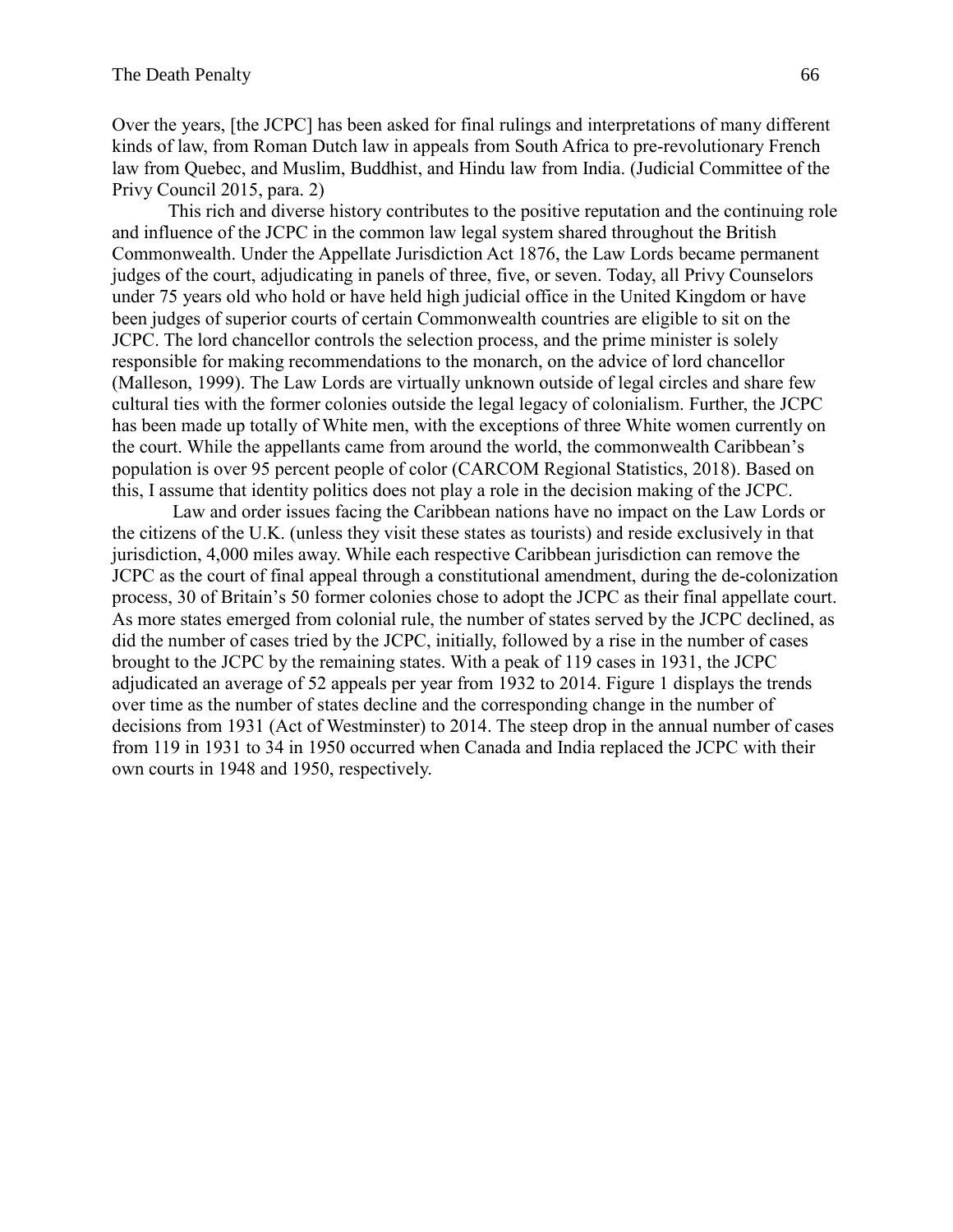

Figure 1: Number of JCPC Cases from 1931 to 2015 and Number of States.

The number of countries (plus colonies and dependencies) using the JCPC declined from 48 in 1955 to 10 in 2015. With a high point in 1995 of 61 cases, the total number of cases brought to the JCPC per annum increased from 39 in 1955 to 48 cases in 2015. Figure 1 illustrates that despite the decline in the overall number of states using the JCPC, the states remaining began to bring cases to the JCPC more frequently, which can be attributed to growing economies spawning more high staked litigation, increasing levels of crime, and domestic adjudication.<sup>3</sup>

#### **Commonwealth Caribbean and the Death Penalty**

Worldwide, the Commonwealth Caribbean countries (Antigua & Barbuda, Bahamas, Barbados, Belize, Dominica, Grenada, Guyana, Jamaica, St. Kitts & Nevis, St. Lucia, St. Vincent & the Grenadines, and Trinidad & Tobago) are among only 58 countries that retain the death sentence, while 140 others abolished it by law or *de facto* by refraining to carry out the sentence (Amnesty International, 2016). Along with Guatemala, Cuba, and the United States (U.S.), the Commonwealth Caribbean states are the only nations in the Americas to retain the death penalty as a form of legal sanction. Caribbean courts have continued to sentence people to death, and appeals continue to the JCPC. Figure 2 presents the number of appeals and the comparative numbers when the death penalty was set aside by the court from 1964 to 2014. This review of appeals shows an uptick in death penalty appeals to the JCPC from 1992 to 2002 and an accompanying increase in the number of appeals in which the death penalty was set aside, followed by a declining number of appeals starting in 2002. Despite this decline, the comparative numbers of appeals in which the death penalty is set aside remains high (BBC World News, 2007 June 20; Caribbean News Now, 2004). This activity is explained by the involvement of the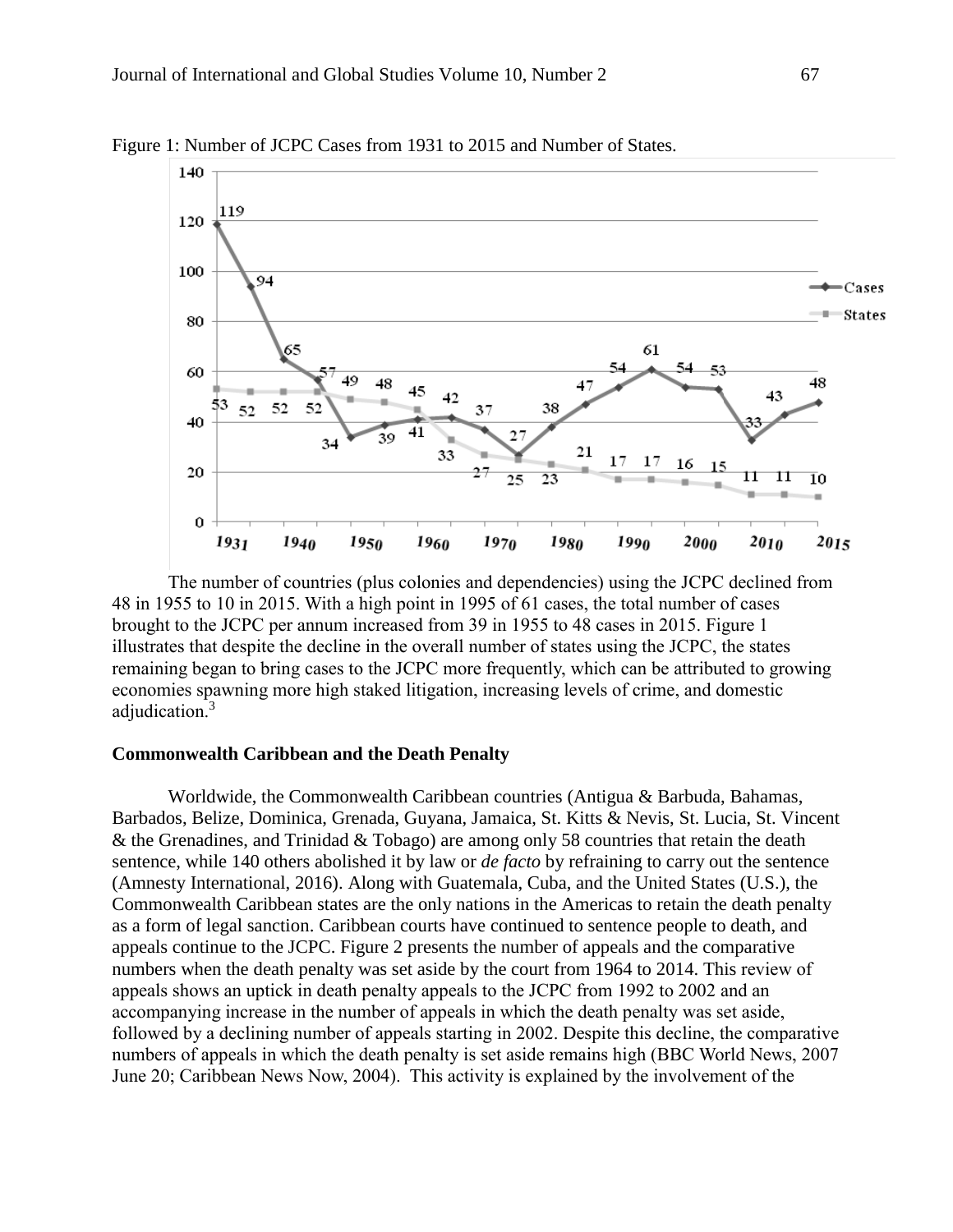Death Penalty Project, based in London, an organization that reviews cases and provides free legal counsel for appeals to the JCPC.



Figure 2: Numbers of Appeals Brought to JCPC and Appeals Set Aside, 1964 to 2015

The possibility of a panel of British judges thousands of miles away setting aside a death sentence handed down by a local court in a Caribbean state is a sensitive political issue. While some observers argue that it should be up to the individual countries' parliaments to decide whether the death sentence should be abolished or whether it should be part of the law (Caribbean News Now, 2004), Caribbean governments consider the death penalty to be popular with the electorate. Although public polling on the issue is not a viable source of information, much is gleaned from the opinions expressed in newspaper articles and statements from various public officials, who view it as a deterrent to violent crime.

In 2008, St. Kitts and Nevis, Prime Minister Denzil Douglas announced an execution by saying, "We have to be certain that there is a deterrent among our people in taking another man's life." No doubt this was in response to an increase in the homicide rate in St. Kitts and Nevis; in the year 2000, there were only 10 murders, but the rate had tripled to 33.6 per 1000,000 by 2012. St. Kitts also has the distinction of being the Caribbean country to carry out the death penalty most recently, in 2008 (Hassanali, 2015). While Jamaica has not carried out an execution in more than 20 years, lawmakers in Jamaica voted in 2008 to affirm the death penalty amid a stubbornly high homicide rate of 40 per 1,000,000 on the island in that year; the homicide rate was 39.8 in 2000 (Associated Press, 2008). With seven people currently on death row in Trinidad, the current attorney general has signaled the intent to resume executions after a 17-year hiatus (Hassanali, 2015). In 2008, Prime Minister Patrick Manning of Trinidad and Tobago said: What we are talking about is enshrining in law the conditions under which the death penalty can be carried out and therefore it is not left to the judgment of others. There have been a number of

Privy Council decisions that have acted as constraints to the carrying out of the death penalty. (United Nations Office on Drugs and Crime, 2013)

A former president of The Bahamian Bar Association, Ruth Bowe Darville, is particularly illustrative of the tension in the Caribbean: "I think the question of the death penalty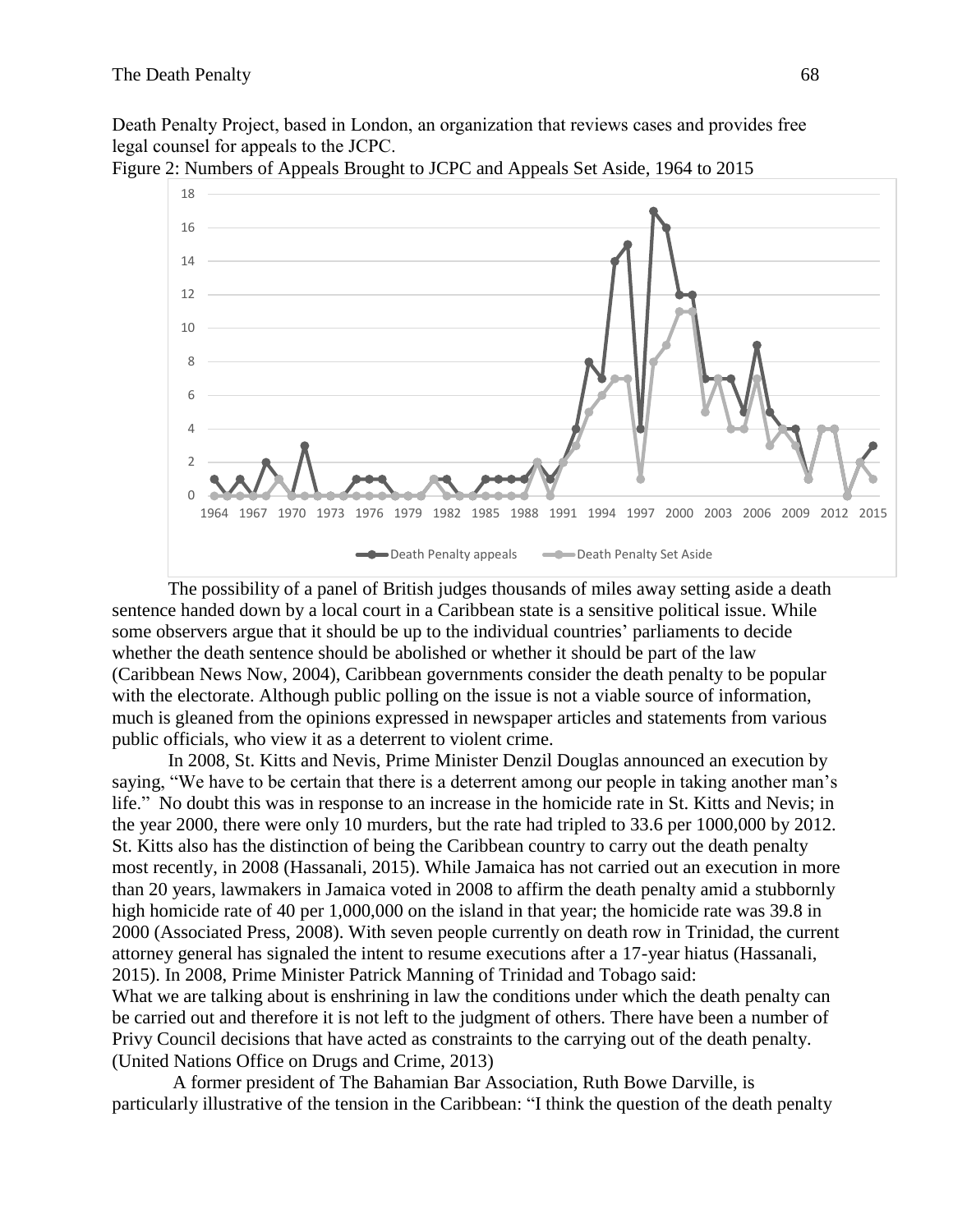needs to be addressed. I think the country is torn by it because we're in the throes of this crime epidemic, as people have labeled it" (McCartney, 2001). In 2008, Antigua and Barbuda proposed expanding the number of crimes potentially punishable by death to include any that involved weapons and lead to serious injury or death. This discourse about the death penalty among Caribbean political leaders underscores the importance of this issue to the region and provides the relevant backdrop for examining the decisions of the JCPC.

#### **The Judicial Environment**

The judicial environment in the context of this research is delineated as the selection of Law Lords by the prime minister and any substantive changes in the law expected to influence the court's rulings. I posit that the JCPC makes decisions in a judicial environment that does not clearly conform to the traditional legal decision-making models in the British literature. Keeping in mind that the justices on U.K.'s Supreme Court of Judicature are the same as the those on the JCPC, I posit that over time, the changing British legal environment, operationalized by the ideology of the prime minister party and the changes in British law (particularly vis-à-vis death penalty and human rights) influences the Law Lords' decisions on appeals from Caribbean jurisdictions against the death penalty. In a quantitative examination of death penalty appeals, I find an increased likelihood that the court will set aside the death penalty when the judicial environment changes. I propose to test the theory that changes in the wider legal and political environment do have discernable effects on the judiciary.

There are three specific aspects of the legal environment that account for the diverse death penalty decisions. First, Law Lords reflect the ideology of the majority political party in parliament, led by the prime minister, who recommends each judge to the monarch for elevation to the JCPC. The second factor is the adoption of the Humans Right Act 1998 by the U.K. Parliament. The Human Rights Act 1998 has arguably transformed the human rights culture of the U.K. and the understanding of basic human rights and freedoms (Hunt, 1999; Wade, 1998). As Arvind and Stirton (2016) point out:

In the new approach introduced by the Human Rights Act, judges review policy decisions using a conceptual apparatus and framework—a dimension of salience—that is far more closely connected with political ideology than its predecessors were. Rather than focusing simply on whether a particular action falls within the powers given to the state body, approaches grounded in human rights require judges to consider whether the action concerned was normatively justifiable—for example because it was proportionate to achieving some acceptable purpose. (pp.18, 19)

Finally, the status of the death penalty in U.K. law is important because there is a divergence in law on the death penalty between Great Britain and its former colonies in the Caribbean. This means that the Law Lords hear appeals from Caribbean jurisdictions in British courts, where the death penalty is not available. It is reasonable to attribute the same effect of the "conceptual apparatus and framework" as Arvind and Stirton (2016, p. 18) link to the U.K. Parliament adopting the Human Rights Act. In other words, Law Lords selected by the political executive (as opposed to the monarch) for the British courts, adjudicating British law are then asked to "change hats" and hear appeals from jurisdictions with different laws. It is likely, however, that the Law Lords cannot separate themselves completely from the judicial environment in which they are selected and work. Shah and Poole (2009) characterize the Privy Council's decisions as an example of judicial overreach and suggest that death penalty case law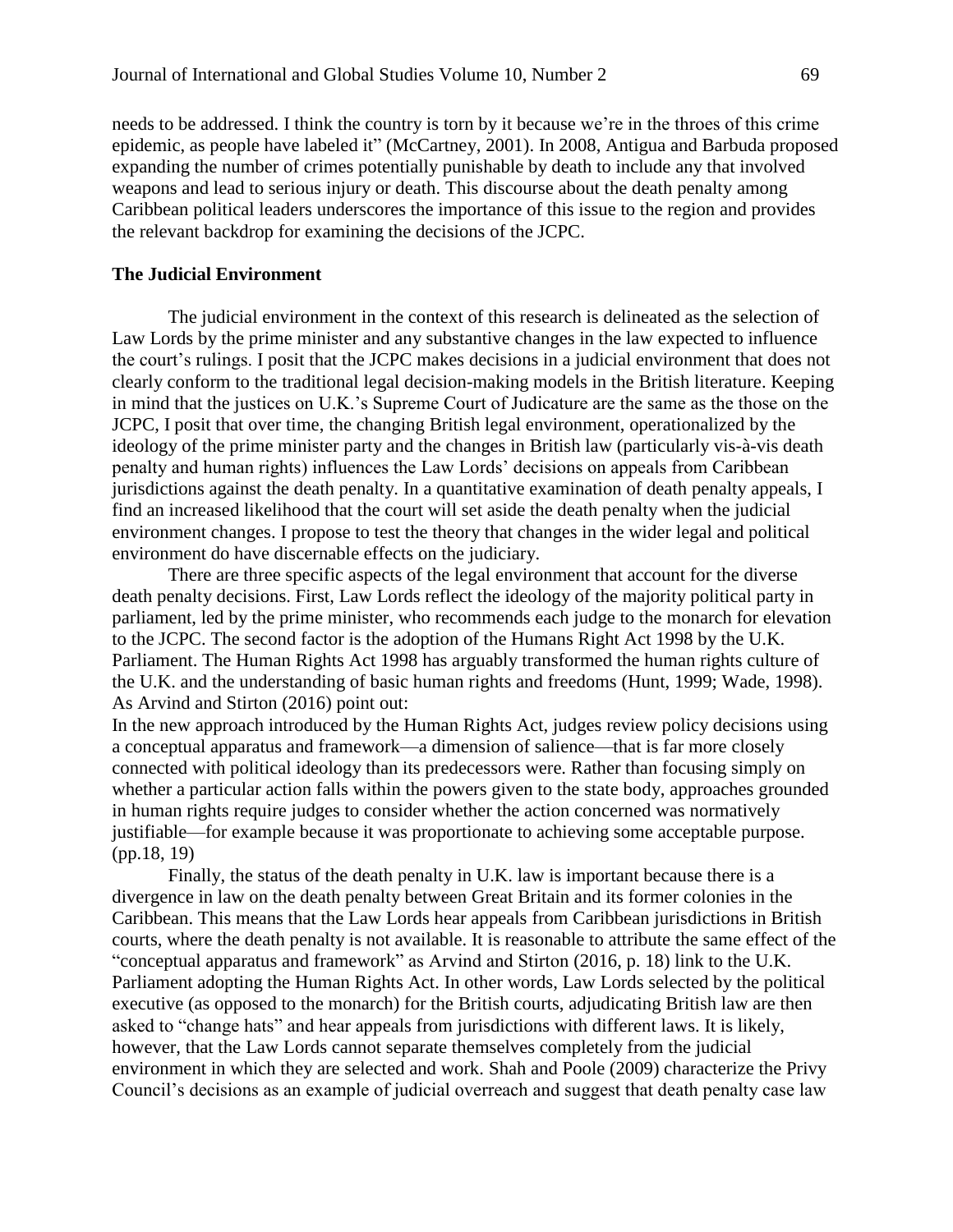from the 1990s shows the Privy Council acting as a "transmission belt" for the incorporation of human rights standards drawn from other sources.

Building on the work of Llewellyn (1930), Frank (1936), and Schubert (1965), the power of the attitudinal model in accounting for the ideological preferences of individual judges is widely accepted in American jurisprudence. In the seminal work of Segal and Spaeth (2002), *The Supreme Court and the Attitudinal Model Revisited*, they state, "The purpose of this book is to scientifically analyze and explain the Supreme Court, its processes, and its decisions from an attitudinal perspective" (xv). Further, Scott (2006) points out that "the division between the ideological and legal factors" that influence a U.S. president's selection of a Supreme Court judge "is well-developed in the literature on the American federal judiciary" (p. 171). Ideologial factors refer to the judge's place on in the liberal-conservative continuum. Legal factors refer the influence of statute law that underpins the decisions of the court. Appointments to the U.S. Supreme Court are not made by chance or luck, nor are they based solely on judges' qualifications or experience; rather, they reflect a deliberate ideology choice by the president. The presidential considerations vary based on political and institutional constraints, such as recommendations by senators, indications of candidates' political ideology (Nemacheck, 2007), and whether the senate majority is from the same party as the president. Presidents, therefore, "must act strategically within political and institutional constraints" (Nemacheck, p.35). This is no easy process and one that has become more politically acrimonious with senate confirmations failing at higher rates and time from nomination to confirmation lengthening (Binder & Maltzman, 2009).

Research on the process of seating judges and the notion of judicial institutions as political actors reflecting ideological preference in the U.K. is not as robust. The post-World War II period did usher in a more direct dialogue in British legal circles, but it remains a neglected area of study in comparison to the U.S. The general attitude of jurist, practitioner, politicians, and social scientists in the U.K. is that the judiciary is not a political institution and that as such, these institutions are shielded from influences outside the law. The myth of the pure legal model is upheld, and what goes into selecting nominees remains obscure. Robertson (1982) confirms that until recently, there was no serious research into the judges and courts in the United Kingdom; nonetheless, he asserts, "An individual judge's voting will be influenced by his beliefs and attitudes inside a specifically legal and professional ideology. This ideology will vary from judge to judge and whether conservative or not…" (p. 4).

The attitudinal model, which posits that the decision of judges is underpinned by the personal preference of judges, is rejected in the U.K. as being unable to capture the "subtlety and complexity" of the difficult cases that do not lend themselves to direct linkages to judicial ideology (Robertson 1998, 35). As far back as 1941 in *United Australia, Ltd. v. Barclays Bank,*  Ltd., Lord Simonds notes the court is principally there to provide justice for the parties using law and procedure. Stevens (1978) describes Lord Simonds as a strict formalist, whose judicial technique resulted in a "freezing of the status quo."<sup>4</sup> Despite the persistence the legal model, the influence of the personal preferences of judges has been noted over time. This recognition that judges are influenced by personal ideology is captured by Stevens (1978) in his work on Lord Diplock. In 1968, the Labor Party's Prime Minister Harold Wilson nominated Lord Diplock to sit in the JCPC, and Lord Diplock served for 17 years as a legal force in his own right. Stevens (1978) characterizes him as "analytically outstanding, iconoclastic, and outspoken" (p. 562) and "certainly the most interesting and possibly the most important English judge of the twentieth century" (p. 488). When the opportunity arose, and when Lord Diplock felt it was morally right,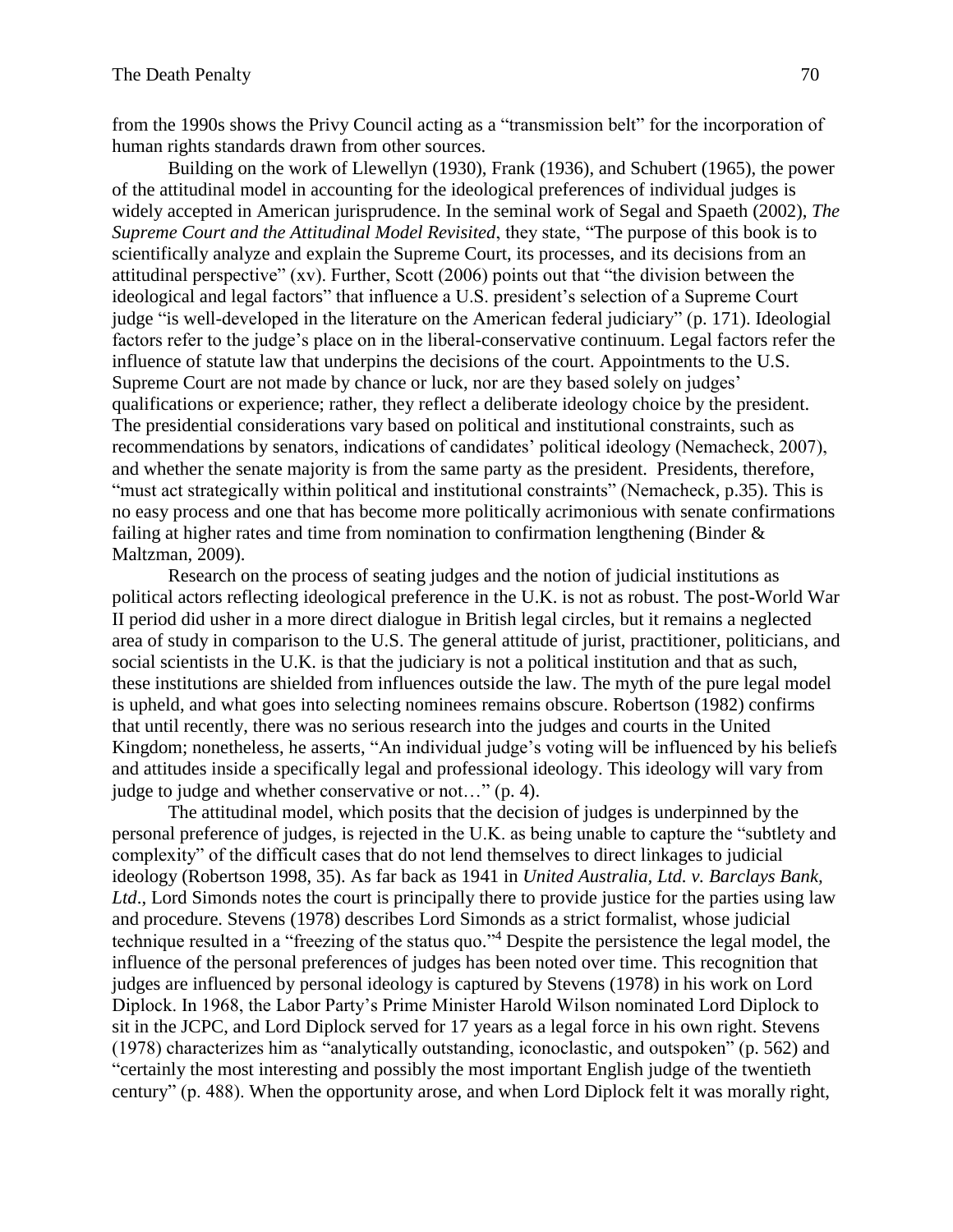he did not hesitate to expand the scope of a doctrine or overrule an earlier decision (Stevens, 1978). Devlin (1976), a former Law Lord, suggests that a free society is in fact better served by a "dynamic, or at least an activist judiciary, ready and willing to develop that law to fit the changing society" (p. 1). In acknowledging that the judiciary is a political institution, Devlin states:

"My question is not about dynamic lawmaking but whether the judiciary should be employed in it…. Nevertheless, there are demands for a creative judiciary to operate upon subjects that governments shirk." (p. 2)

Most recently, Arvind and Stirton (2016) acknowledge the lack of formal research on the U.K. judiciary in comparison to the extensive literature in the U.S. and even in comparison to the study of the executive and legislative branches in the U.K. They test a 'doctrinal scale' that combines the party-political ideology of the Law Lords (more pro-state vs less pro-state) and the laws (which have expanded over time) that the court seeks to apply. Arvind and Stirton examine cases in which decisions of state bodies are challenged. Their findings strongly suggest that while Law Lords cannot be reduced to pure ideology (the attitudinal model), the traditionally accepted legal model also falls short in providing insight into judicial behavior. They find that justices are influenced by changes in the judicial environment; such changes are reflected not only in the laws themselves but also in the proclivities of the justices serving at the time that the laws are changed. Arvind and Stirton (2016) conclude that their research supports a hybrid doctrinal model based on the "red and green light" theory of Harlow and Rawlins (2009) in their work in administrative law and public bodies. This approach accommodates both variations in the law and the ideology of judges.

The research undertaken in this study mirrors the approach of Arvind and Stirton in the context of the Law Lords who hear appeals from British courts and from each jurisdiction that accesses the JCPC. Note that the role of the JCPC as the final appellate court is provided for in the constitution of each state. When the JCPC adjudicates an appeal from a particular state, it acts, technically, as a constitutionally recognized court in the judicial heiracrchy of that state. The Constitution of Jamaica, for example, Chapter VIII, Part III (1) states the following, "An appeal shall lie from decisions of the Court of Appeal to Her Majesty in Council [JCPC] as of right in the following cases…" (The Constitution of Jamaica, 1962). There is similar language in all state constitutions that allow appeals to the JCPC. There are no examples of any government that does not agree with a decision defying the ruling of the JCPC.

#### **The JCPC's Window of Change**

The process of appointment affords the executive branch (represented by the prime minister and lord chancellor) the opportunity to reflect their ideological preferences in judicial appointments. Until 2008, the Law Lords were members of the House of Lords, which is the upper chamber of the British Parliament. In their capacity as members of the House of Lords, Law Lords were participants in debates and the passage of statutes. Former Prime Minister Margaret Thatcher nominated twelve Law Lords, and Malleson (1999) reports that Thatcher on occasion rejected the recommendations of the lord chancellor. This suggests discernable political influence. Malleson (1999) underscores this, pointing out, "It is hard to imagine how future prime ministers, faced with the selection of key policy-makers in the Court of Appeal and the House of Lords will be disinterested in the political persuasion of their appointment" (p. 86). Segal and Spaeth (2002) echo this sentiment, saying it would be "mind boggling" that given the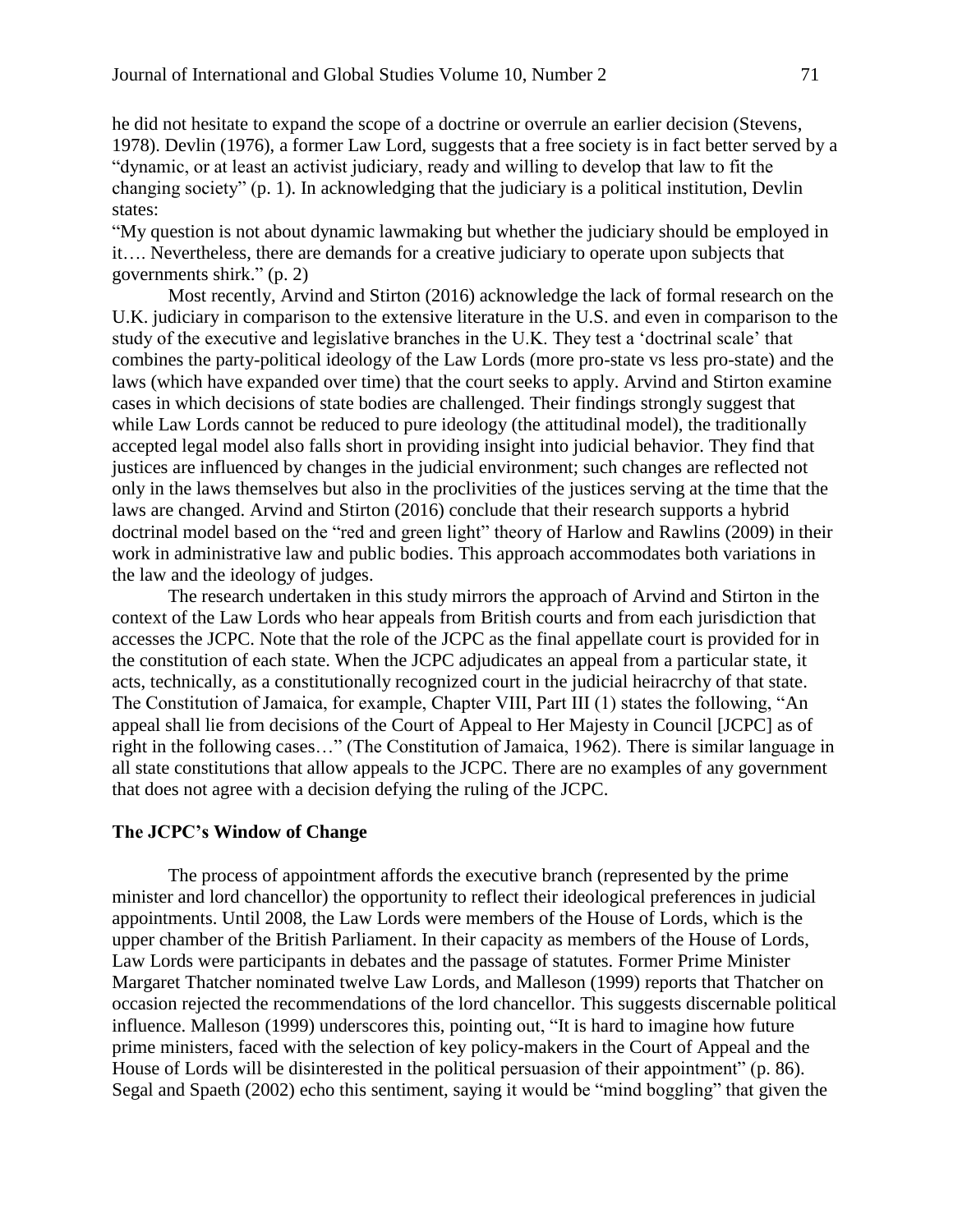importance of the nomination of a justice to the U.S. Supreme Court, a president would not consider the party or ideological preferences of the potential appointees. Because there is no ready made analysis for the Law Lords of the JCPC, I have linked the ideological preference of the Law Lord to that of the prime minister at the time of appointment. I assert that the approach to the death penalty is likely to change, reflecting the ideology of the political party making the judicial appointment.

The first major change in political environment was the 1979 reviewing of death penalty provisions in the Commonwealth Caribbean jurisdiction. In *Abbott v. Attorney General of Trinidad and Tobago (1979)*, the JCPC dismissed an appeal based on an undue delay in disposing of the petitioner's appeal of the death sentence before Trinidad and Tobago's Mercy Committee. In writing for the JCPC, Lord Diplock declines to specify the measure to assess undue delay. Based on Lord Diplock's statements, his opinion made clear that the court should adjudicate the matter later. The opportunity to do just that presented itself in 1982, with the Jamaican case of *Riley and Other v. Attorney General of Jamaica and Another* (1982). The majority found that they could not allow the appeal on the grounds of delay and set aside the death penalty in this case. They did point out, however, that their decision did not usurp the authority of the Governor General<sup>5</sup> of Jamaica to exercise the prerogative of mercy and vary the death sentence on those grounds. The minority opinion reflects an alternative interpretation of Jamaican statute. The dissenting decision refers to the statement of the majority in the *Abbot* case, leaving little doubt that undue delay would render the death penalty illegal (Ghany, 2000). Ghany (2000) asserts that this minority opinion is the turning point in the debate about the death penalty.

Between 1982 and 1993, the JCPC allowed eight appeals against the death penalty on various other points of law. In 1993, with Lord Diplock no longer on the bench, the door he left ajar in *Abbot* opened in the Jamaican case of *Pratt and Morgan v. Attorney General and Another (1993)*. The majority overruled the decision in *Abbot* and accepted the minority opinion. They also incorporated Lord Diplock's dictum in the *Riley* case as part of their ruling, which found a way to get the powers of the Governor General to effectively prevent the execution on the grounds of undue delay measured in years (Ghany, 2000). The court concluded that this delay constituted cruel and unusual punishment and commuted the death sentence to life imprisonment.

This case is significant in Caribbean jurisprudence, as it is the first time the court explicitly adopted a standard for cruel and unusual punishment based on delays in carrying out the death penalty. The court goes further by setting a threshold of five years on death row, after which execution could be cruel and unusual punishment. The JCPC's preferences are made abundantly clear in the Belizean case *Reyes v. The Queen (2002)*. Lord Bingham of Cornwall, in delivering the decision states, "A generous and purposive interpretation is to be given to constitutional provisions protecting human rights. The court has no license to read its own predilections and moral values into the Constitution, but it is required to consider the substance of the fundamental right at issue and ensure contemporary protection of that right in the light of evolving standards of decency that mark the progress of a maturing society" (p. 26). This implies that while the justices must follow the constitution of the country, they are "required" to interpret it in the context of the times. Ghany (2000) points out that in three subsequent cases (*Guerra v. Baptiste and Others,* 1996; *Henfield v. Attorney General of the Commonwealth of the Bahamas,*  1997; *Farrington v. Minister of Public Safety and Immigration and Others,* 1997), the court was inconsistent in applying the advised time limits. This inconsistency resulted in the commutation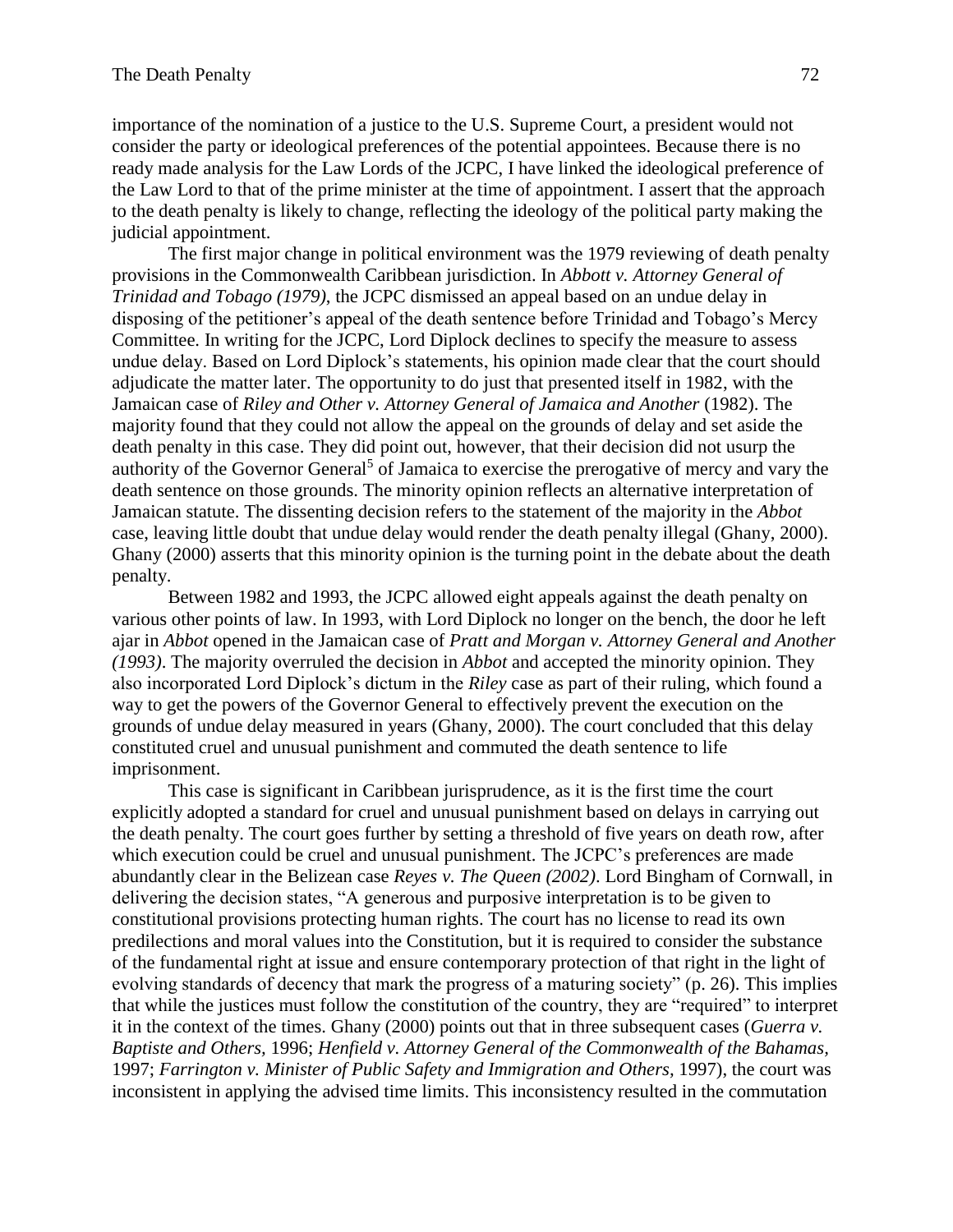of the death sentence in each case but for reasons other than inordinate periods of delay set in *Pratt and Morgan v. Attorney General and Another (1993)*.

The second major change in political environment occurred in 1998, when the British Parliament ratified the Sixth Protocol of the [European Convention on Human Rights,](http://en.wikipedia.org/wiki/European_Convention_on_Human_Rights) prohibiting capital punishment except "in time of war or imminent threat of war." The Human Rights Act (HRA) came into effect in 2000. While not everyone agreed on the effect the HRA would have on the function of the judiciary, there was little debate that the passage of the HRA would affect death penalty cases. Malleson (1999) quotes Lord Irving as acknowledging that judges would be called upon to judge whether U.K. statutes meet the standards of the Convention on Human Rights and that the incorporation of the Convention would involve "a very significant transfer of power to the judges" (p. 240).

The effect of the HRA on British jurisprudence has received considerable attention from constitutional scholars, but Shah and Poole (2009) describe the efforts as lacking "a sufficiently rigorous empirical dimension." Shah and Poole analyze a database of petitions for leave to appeal to the House of Lords between January 1, 1994, and December 31, 2007. This dataset, therefore, includes the six-year period before the HRA came into force as well as the seven years following the HRA. The basis for allowing a petition is the presence of "an arguable point of law of general public importance which ought to be considered by the House at this time" (Shah & Poole 2009, p. 11). The data reveal a general increase in the number of appeals allowed or "wins" in the period following the HRA compared to the period before. Based on their analysis, one conclusion drawn by Shah and Poole is that the justices are interested in human rights cases. The sequence of post-HRA rulings by the JCPC resulting in successful appeals against the death penalty supports Ghany's (2000) contention that the JCPC, using only criteria based on human rights, makes it difficult to carry out the death penalty in the Commonwealth Caribbean. In the 2002 case *Thakur Persad Jaroo v. Attorney-General* (2002), Lord Hope of Craighead followed the precedent established by Lord Diplock in 1979. Lord Hope of Craighead quotes Lord Diplock's ruling in *Kemrajh Harrikissoon v. Attorney-General* (1979):

The notion that whenever there is a failure by an organ of government or a public authority or public officer to comply with the law this necessarily entails the contravention of some human right or fundamental freedom guaranteed to individuals by Chapter I of the Constitution is fallacious. (p. 3)

Lord Diplock repeats his warning against abuse of the constitutional motion in the context of criminal cases where there was a parallel remedy in *Chokolingo v. Attorney-General*  (1980). Lord Bingham of Cornhill makes the same point in *Hinds v Attorney-General* (No 2, 2001) by noting that Lord Diplock's salutary warning remained pertinent. This is pointed language from a court declaring that the state will not be allowed to violate human rights norms that are entrenched in the constitutions of the country. I assert that the JCPC, operating in a legal environment without the death penalty as a part of U.K. law, increases the likelihood of a successful appeal against the death penalty in the Commonwealth Caribbean.

In this study, I make three assumptions about the JCPC. First, the autonomy and absolute separation of the JCPC from the Commonwealth Caribbean jurisdictions is unquestioned. Neither the governments nor the people of those nations have any direct or indirect control, or authority over seating of Law Lords, staffing, or funding. Second, I assume that the JCPC is unmoved by public opinion in the Caribbean or statements about the death penalty by Caribbean political and civic leaders. This runs contrary to the findings of some researchers in the U.S.; for example, while asserting the law matters to the courts, Roch and Howard (2008) find that the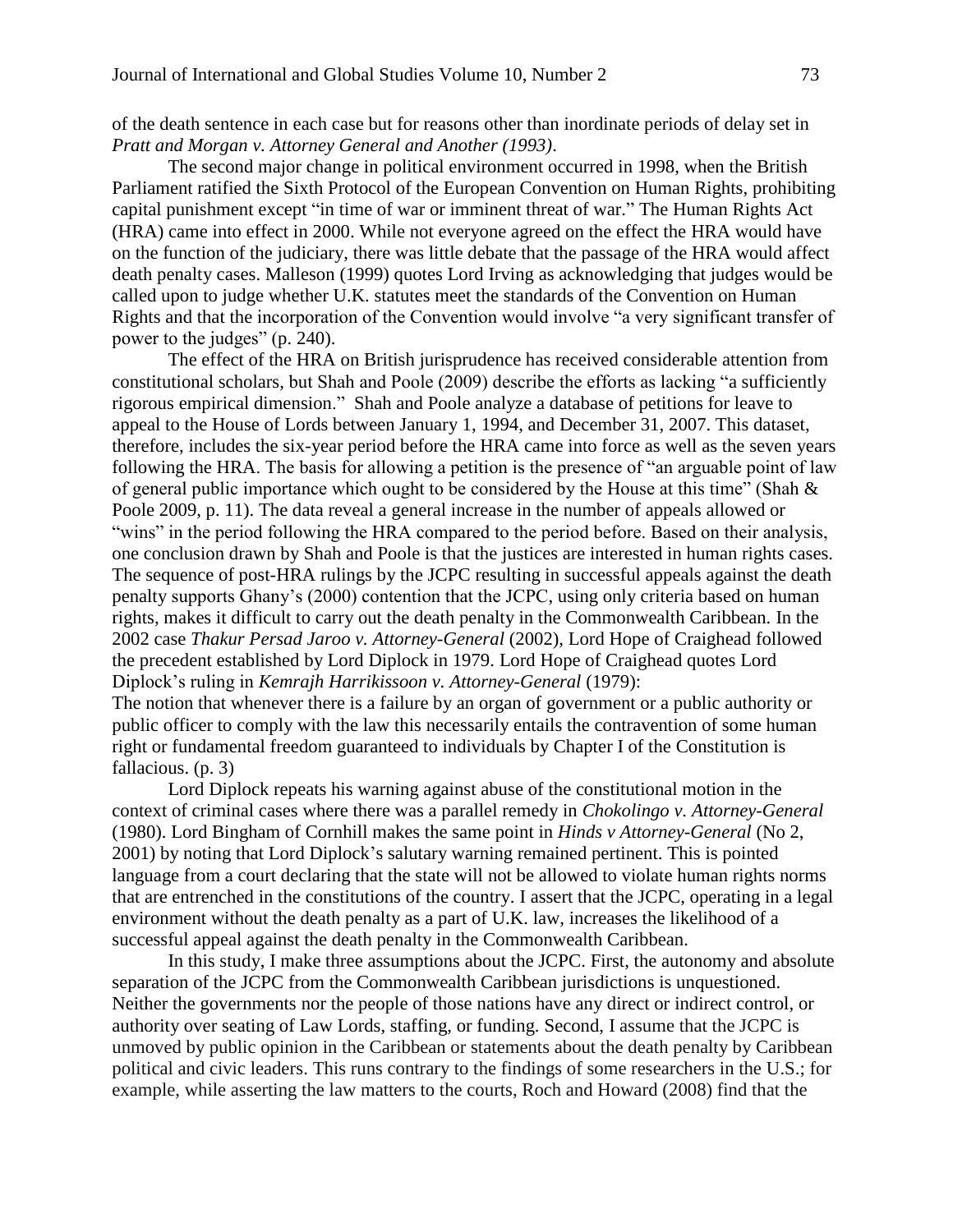institutional framework and the policy environment do act to constrain courts. Finally, I assume that except for domestic law, the country in which the case originated is not a factor for JCPC (See Table 2). These three assumptions point to the independence of the court from local jurisdictions. The court sits in London and have only ever physically ventured to the region once, when it convened in The Bahamas in 2017. Attorney General Allyson Maynard-Gibson states, "Today citizens throughout the Commonwealth and beyond know that their fundamental rights depend on a uniform application of the law by a judiciary that is guided by precedent and the rule of law, rather than politics or public opinion" (Jones Bahamas, February 21, 2017, para. 7). Further, the Court of Appeal President Dame Anita Allen notes:

The ability of litigants in The Bahamas to appeal to the Privy Council affords them the opportunity to have their decisions reviewed and any errors corrected by a third level of experienced judges…This maintains the trust and confidence of the public in the justice system and meets the demand for the rule of law for fair and just results in every case. (para. 3)

#### **Data and Methodology**

The dataset was compiled based on a review of 262 cases (N=262) on appeal to the JCPC from eleven Commonwealth Caribbean countries between 1966 and 2008 (cases from current British colonies in the Caribbean<sup>6</sup> are not included). As an appellate court, the JCPC is a court of law. Cases are adjudicated based on the laws of the state of origin. The facts of the cases are not at issue and, therefore, there is no need to control for case-specific factors. The sample period incorporates the 44-year span during which the majority of the Caribbean nations gained their independence from the U.K. (Only Jamaica and Trinidad and Tobago were independent before 1964; the remaining eight Caribbean states gained independence on or before 1983.) The dataset ends in 2008 because Barbados and Guyana replaced the JCPC with the Caribbean Court of Justice (CCJ) in that year. The period between 1966 and 2008, therefore, is the optimum period over which to examine appeals to the JCPC originating in Caribbean Commonwealth states.

My dataset is divided into three classes of appeals: capital punishment cases, fundamental rights and freedoms cases, and criminal procedure cases. All appeals are a constitutional or statutory challenge in which the government is a party as petitioner or respondent. This sample allows my analyses to uncover any variation in the distribution of outcomes among the three classes of cases. The unit of analysis is the ruling of the JCPC on each appeal. The dependent variable is whether the JCPC panel allows or dismisses (dichotomous) the appeal. The broad definitions of the terms allowed or dismissed are based on the ruling of the Law Lords on this substantive issue. In death penalty cases, the appeal is "allowed" if the sentence is set aside. In those cases, the JCPC may either remand the case to the lower court for resentencing or substitute the death penalty with life in prison.

I test the likely impact of the legal environment of the Law Lords of the JCPC on the likelihood of outcomes of appeals where the state is a party based on the following model: In (p/(1-p) =  $\beta_0$  +  $\beta_1$  Political Ideology +  $\beta_2$  Human Rights Act +  $\beta_3$  Death Penalty Law+  $\beta_4$ Type of Case +  $\epsilon$ 

Here, I explicate the measure for ideology. In the U.S., the justices of the Supreme Court are evaluated by behaviorists and scored to identify ideological preferences and any shifts in the liberal, conservative, ideological spectrum—both individually and on the court as a whole. Epstein, Martin, Segal, and Westerland's (2007) Judicial Common Space scores exemplify this measure. The scores are based on the ideology of the president who appointed the justice, along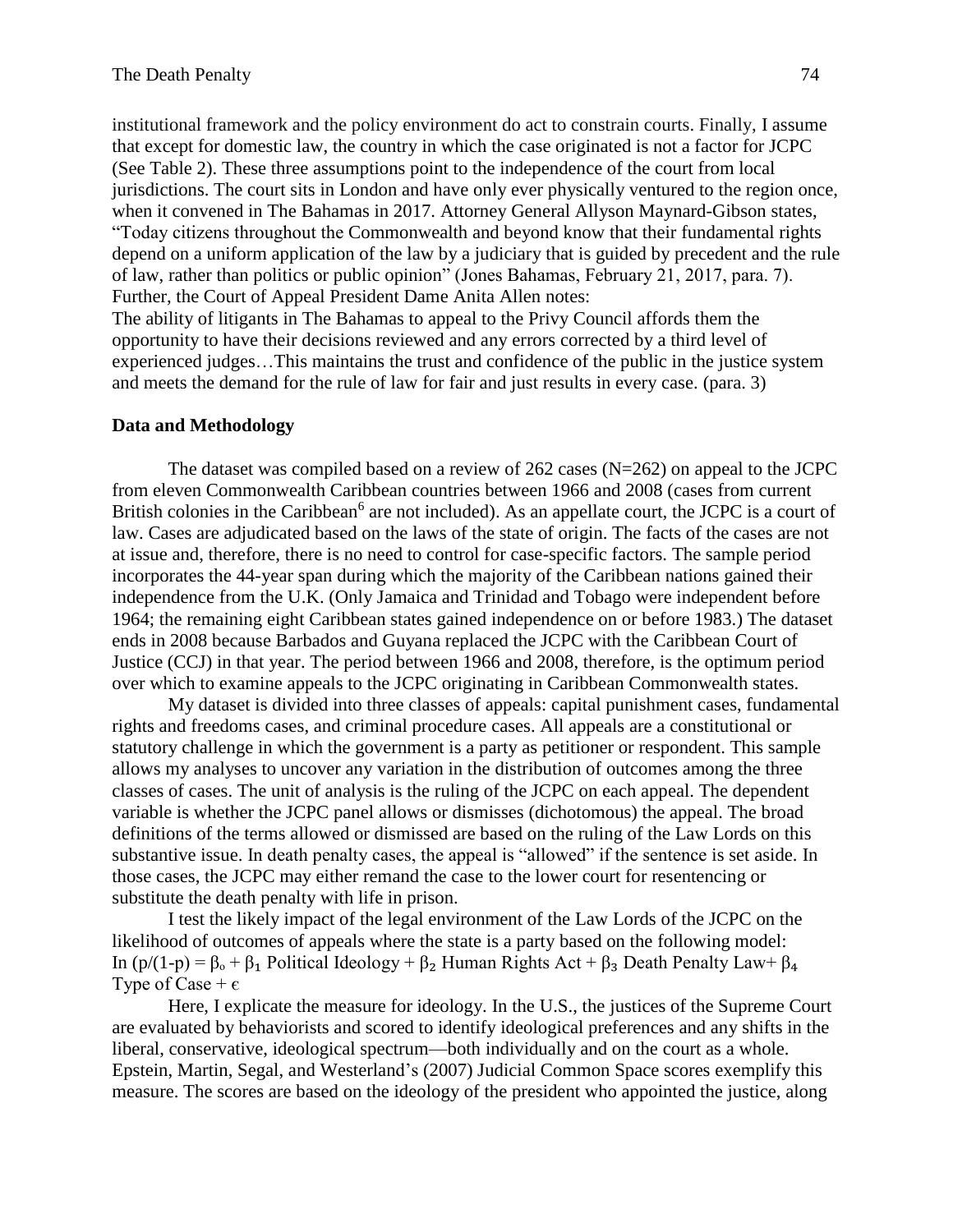with the speeches, written decisions, and other judicial writing of the justice. By contrast, measuring the ideology which underpins the policy preferences of the Law Lords is extremely difficult to do with any precision. Without a British equivalent of Judicial Common Space scores, I have operationalized this variable by using the ideological policy positions commonly identified with a prime minister from the majority political party. The Conservative Party is generally associated with the more traditional and conservative law and order approach to crime, and the Labor Party with traditionally the more liberal positions, including opposition to the death penalty. Several factors ground this assertion. First, the law suspending the death penalty was passed during a Labor Party administration. I begin in 1962, the year then Prime Minister Harold MacMillan made appointments of justices who were still on the JCPC in 1966 when the appeals in my sample were heard. Second, when the parliament voted in 1969 to ban the death penalty permanently, half of the Conservative members but only three Labor members voted against the measure (BBC Home, n.d.). Third, subsequent efforts to reinstate the death penalty have come from the Conservative Party (Willis, 1983; Rollnick, 1988; Watts, 2013). For this research, I choose to use the party identification of the appointing prime minister as the proxy for the ideology of the Law Lord indicating the more likely approach to the death penalty. This is justifiable on two grounds. First, the Executive is solely responsible for the nomination without parliament as a veto point, with ceremonial confirmation being given by the monarch (so far this has never been withheld). Second, until 2008, Law Lords were also members of the House of Lords, which involved them in the legislative process. Thus, it is not unreasonable to assume that the executive would want a member who shares its ideological preferences. In the American system, the importance of the appointments of Supreme Court justices cannot be overstated, as Segal and Spaeth (2002) point out: "Given the Supreme Court's role as a national policy maker, it would boggle the mind if presidents did not pay careful attention to the ideology and particisanship of the potential nominees" (p. 180). A major distinction between the two courts is tenure. While justices on the U.S. Supreme Court have life tenure (unless they die, are removed for cause by the Senate, or step down), Law Lords have life tenure until they reach the mandatory retirement age of 75 years old (or die or step down).

In this study, the variable of party identification is operationalized by assigning the Law Lord the ideological marker of the majority party in parliament (Conservative, "0" or Labor, "1") at the time of appointment. Table 1 displays a comparison of the number of JCPC appeals compared to the number of states from 1931 to 2015 and the balance of the court in 2016.

| THE TEXT THROUGH THE TERM INDICATE IN THE TEXT OF $\sim$ 1702 to 2000 and JCI C in 2010 |                 |          |          |
|-----------------------------------------------------------------------------------------|-----------------|----------|----------|
| Number of Appointees                                                                    | Conservative PM | Labor PM | Total    |
| 1962-2008                                                                               |                 | 23       | 58       |
| 1962-1997                                                                               |                 | 14       | 46       |
| 1998-2008                                                                               |                 |          | 1 $\sim$ |
| JCPC in 2016                                                                            |                 |          |          |

Table 1: Majority Party Appointments to the JCPC, 1962 to 2008 and JCPC in 2016

The U.K. Parliament voted in 1998 to ratify the Sixth Protocol of the [European](http://en.wikipedia.org/wiki/European_Convention_on_Human_Rights)  [Convention on Human Rights](http://en.wikipedia.org/wiki/European_Convention_on_Human_Rights) prohibiting capital punishment except "in time of war or imminent threat of war." The Human Rights Act (HRA) came into effect in 2000. I operationalize this using the year the U.K. ratified the European Protocol on Human Rights (1998) and the passage of the Human Rights Act (2000). Starting in 1966, the dichotomous variable has a value "0" for the years preceding the passage of the Act in 2000, and "1" for the subsequent years, until 2008.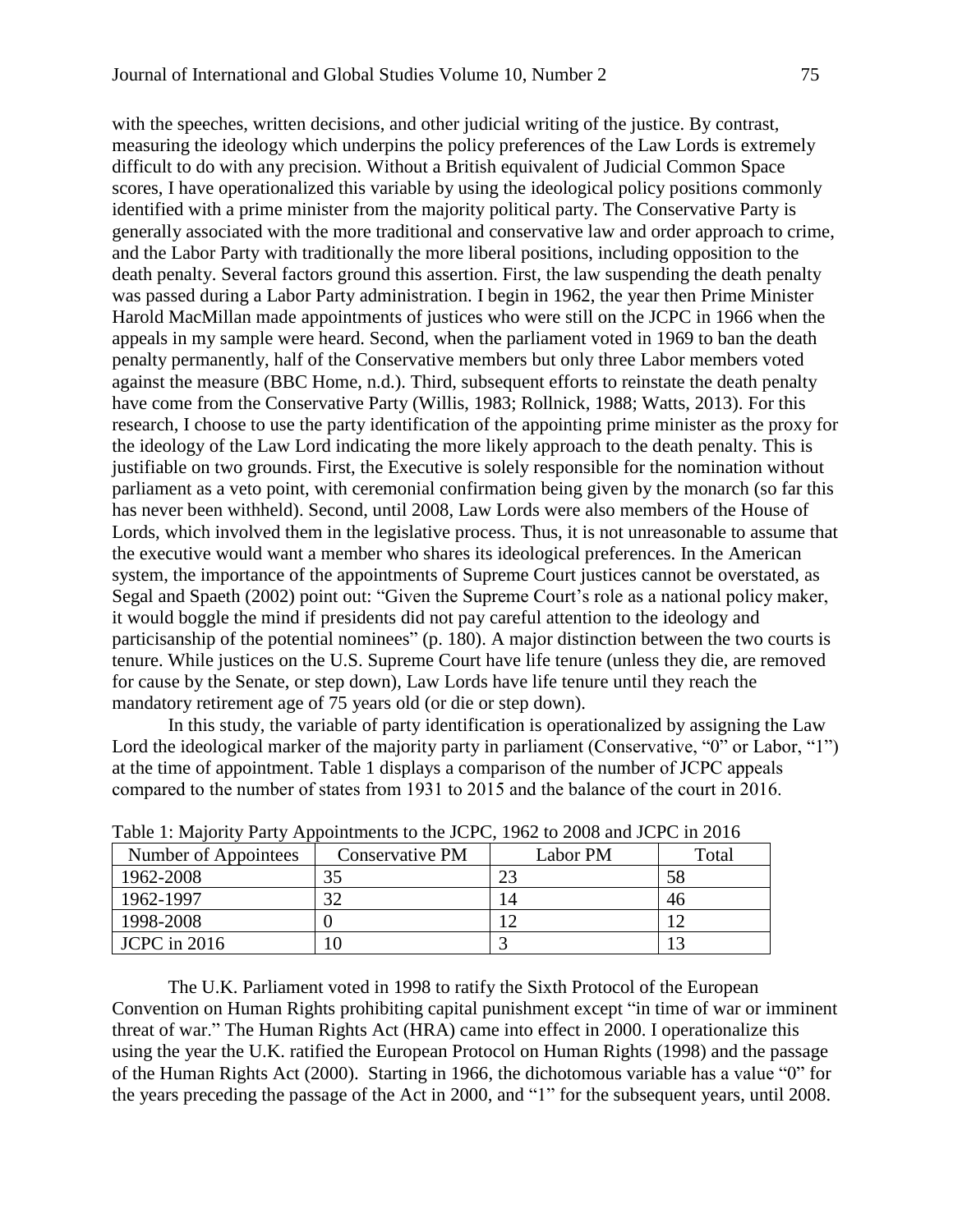While the Caribbean nations retained the death penalty as law, Great Britain adjusted its laws pertaining to capital punishment. The [Murder \(Abolition of Death Penalty\) Act of](http://en.wikipedia.org/wiki/Murder_(Abolition_of_Death_Penalty)_Act_1965)  [1965](http://en.wikipedia.org/wiki/Murder_(Abolition_of_Death_Penalty)_Act_1965) suspended the death penalty for murder in [England,](http://en.wikipedia.org/wiki/England) [Wales,](http://en.wikipedia.org/wiki/Wales) and [Scotland](http://en.wikipedia.org/wiki/Scotland) (but not in [Northern Ireland\)](http://en.wikipedia.org/wiki/Northern_Ireland) for five years and substituted a [mandatory sentence](http://en.wikipedia.org/wiki/Mandatory_sentencing) of [life imprisonment.](http://en.wikipedia.org/wiki/Life_imprisonment) Each subsequent parliament was required to pass a resolution to make the effect of the Act permanent. In 1969, [Home Secretary](http://en.wikipedia.org/wiki/Home_Secretary) [James Callaghan'](http://en.wikipedia.org/wiki/James_Callaghan)s motion to make the Act permanent was approved by both houses of parliament by the end of that year. The death penalty for murder was abolished in Northern Ireland in 1973. Although the death penalty was abolished permanently for murder in 1969, it was still in effect for other crimes. For example, it was not until 1971 that the death penalty was abolished for setting a fire in a dockyard, followed by the abolition for espionage in 1981, and piracy with violence and treason in 1998.

In this study, this independent variable is operationalized through the phased abolition of the death penalty in the U.K. The first phase is pre-1965, when British law did provide for the use of the death penalty, and is assigned the value "-1." The second phase is the period from 1965 to 1998, when the use was restricted as described herein, and is assigned the value "0." Finally, the third phase is post-1998, when the death penalty was removed for all crimes, and the British Parliament ratified the 6th Protocol of the [European Convention on Human Rights.](http://en.wikipedia.org/wiki/European_Convention_on_Human_Rights) This phase is assigned a value "1."

I control for the case type adjudicated by the court. My sample includes three classes of cases, which provides the opportunity to analyze whether there is variation in the distribution of appeals that are allowed or dismissed. All cases were coded based on three broad categories of constitutional issues: death penalty/murder conviction, fundamental rights and freedoms, and criminal procedure. The absence of the death penalty is constant in the U.K. and European Union law. This contributes to internal validity and focuses on the death penalty cases. To analyze how the ideology of the justices and the presence (or absence) of human rights and death penalty statutes influence the decisions of the JCPC, I employ logistic regression models best suited to regress a dichotomous dependent variable (whether the court allows or dismisses an appeal) on the series of independent variables operationalized herein.

#### **Analysis and Results**

Before analyzing and reporting the results of the statistical tests, some summary statistics are provided with interesting details about the cases in the sample and a more developed background against which to assess the statistical analysis. There are 262 appeals originating in the eleven nations that retain the JCPC as the final appellate court. The data in Table 2 shows the distribution of appeals among the eleven states.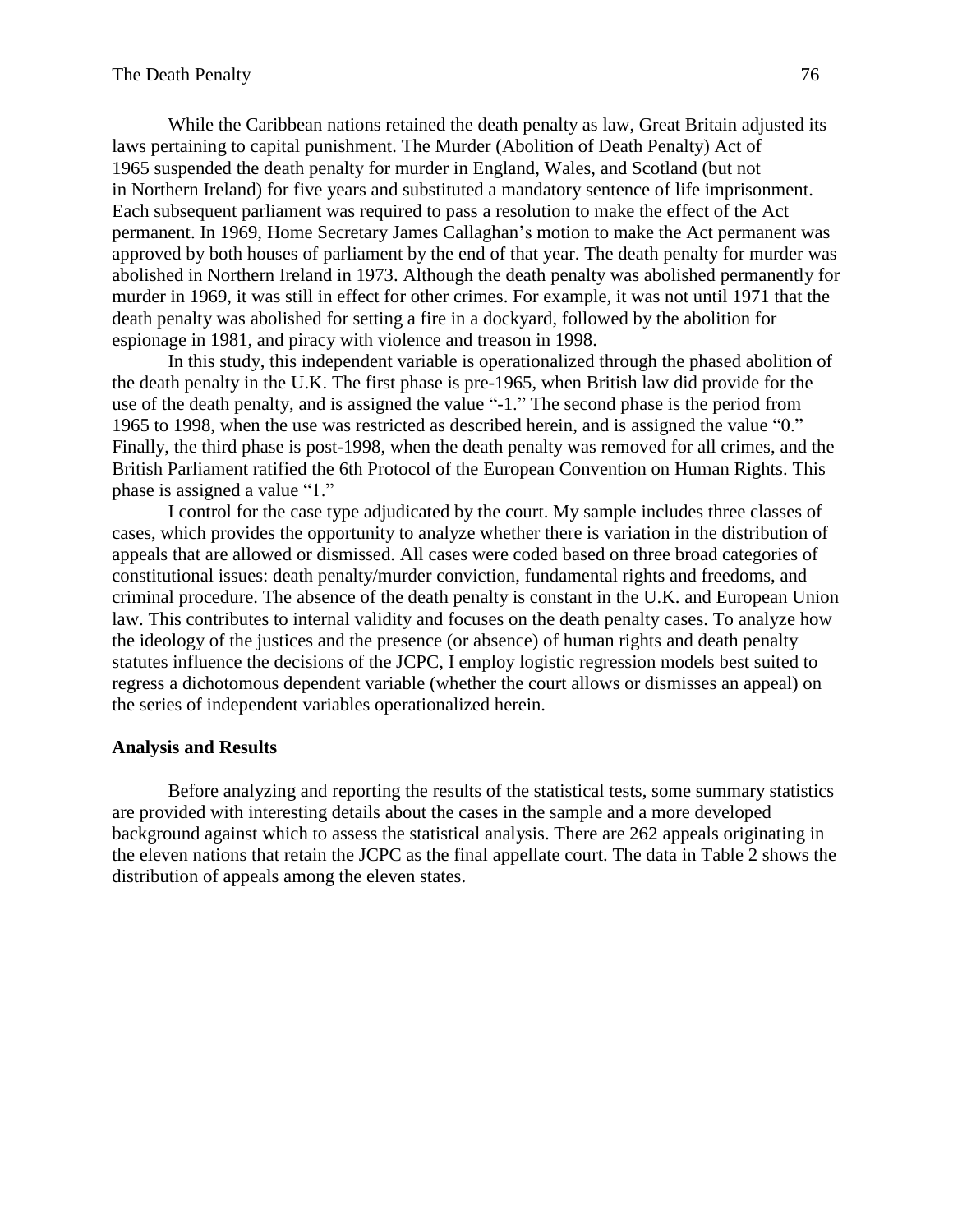| Table 2. Commonwealth State, Teal of Independence, and Number of Appears Hom Each State |                      |                 |                            |
|-----------------------------------------------------------------------------------------|----------------------|-----------------|----------------------------|
| Country                                                                                 | Year of Independence | Number of Cases | <b>Death Penalty Cases</b> |
| Jamaica                                                                                 | 1962                 | 91 (34.6%)      | 63 (69%)                   |
| Trinidad & Tobago                                                                       | 1962                 | 84 (31.9%)      | 51 (61%)                   |
| <b>Barbados</b>                                                                         | 1966                 | 7(2.7%)         | $7(100\%)$                 |
| The Bahamas                                                                             | 1973                 | $25(9.5\%)$     | 12 (48%)                   |
| Grenada                                                                                 | 1974                 | $9(3.4\%)$      | 5(56%)                     |
| Dominica                                                                                | 1978                 | $5(2.3\%)$      | 2(40%)                     |
| St. Lucia                                                                               | 1979                 | $1(1.1\%)$      | $1(100\%)$                 |
| St. Vincent & the                                                                       | 1979                 | $7(2.6\%)$      | 6(86%)                     |
| Grenadines                                                                              |                      |                 |                            |
| <b>Belize</b>                                                                           | 1981                 | $12(4.6\%)$     | 12 (100%)                  |
| Antigua & Barbuda                                                                       | 1981                 | 7(2.6%)         | 4(57%)                     |
| St. Kitts & Nevis                                                                       | 1983                 | 8(3%)           | 3(38%)                     |

Table 2: Commonwealth State, Year of Independence, and Number of Appeals from Each State

Of the cases analyzed, 166 or 63.1 percent are death penalty cases; 41 or 15.97 percent are cases involving fundamental rights and freedoms, and 43 or 16.35 percent are criminal procedures involving serious crimes other than murder. Table 3 presents the decisions of the court by case type. The rulings result in the court allowing or dismissing the appeal. We can see that death penalty appeals are allowed most often (60.1%) when compared to criminal procedure appeal cases (46.5%) and fundamental rights and freedom appeals (40.5%). A closer look at these numbers using the passage of the Human Rights Act in the U.K. in 1998 as the cut point reveals that of the 133 appeals in the sample during the period 1966-2008 (42 years), 56 or 42.1 percent of the appeals were allowed. From 1999 to 2008 (9 years), of the 130 appeals, 88 or 67.7 percent of the appeals were allowed. This demonstrates a sharp increase in the number of appeals allowed after the U.K. passed the Human Rights Act in 1998.

| Ruling     | Death Penalty | Fundamental<br>Right $\&$<br>Freedoms | Criminal<br>Procedure | Total       |
|------------|---------------|---------------------------------------|-----------------------|-------------|
| Overturned | $106(60.1\%)$ | 17 (40.5%)                            | 21 (46.5%)            | 144 (54.7%) |
| Upheld     | 70(39.9)      | 25 (49.5%)                            | 23 (53.5%)            | 118 (45.3%) |
| Overturned | $106(60.1\%)$ | 17 (40.5%)                            | 21 (46.5%)            | 144 (54.7%) |

Table 3: Rulings of the JCPC by Types of Appeal, 1966 to 2008

Results of the analyses and the predicted probabilities are presented in models in Table 4. As hypothesized, the results show that there are influential factors in the court not connected to Caribbean nations but directly linked to the U.K.'s legal environment in which the JCPC operates. The first factor is the possible influence of the absence of a death penalty statute in the U.K. The results reveal that the statute is not a significant (0.226) influence on the court. The findings do not support my assertion that whether the death penalty is part of U.K. law is significant in the rulings of the JCPC.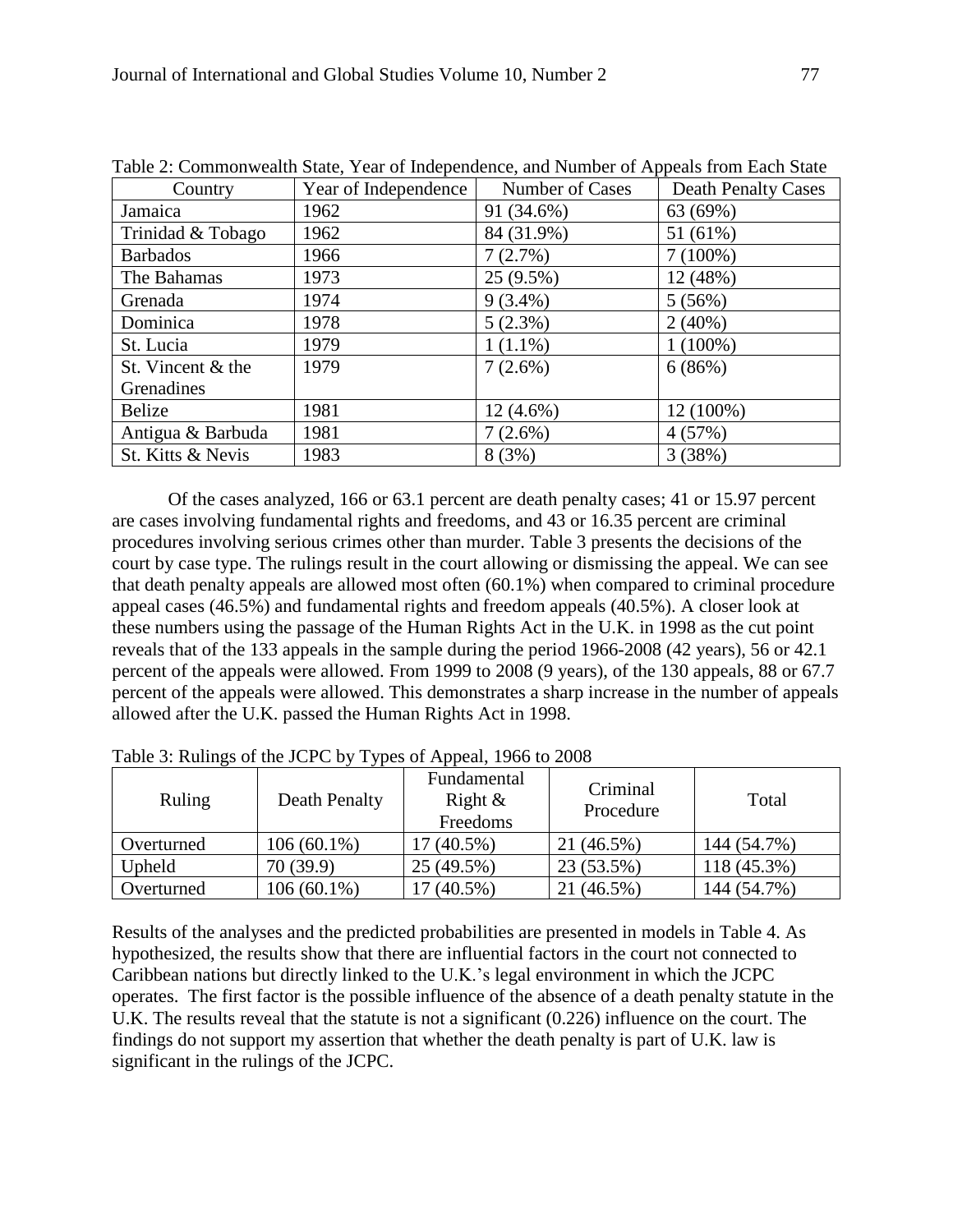| <b>Court Decision</b>      | Model 1          | Model 2          |
|----------------------------|------------------|------------------|
| <b>Death Penalty Cases</b> | 2.733913 (0.001) | 2.835418 (0.000) |
| Court Ideology             | 0.6486733(0.257) |                  |
| Death Penalty Law          | 2.007602 (0.226) |                  |
| Human Rights Act           | 2.591988 (0.087) | 3.809193 (0.000) |
| LR chi <sub>2</sub>        | 32.39            | 30.41            |
| Prob > chi2                | 0.0000           | 0.0000           |
| $R^2$                      | 0.0894           | 0.0840           |
| N                          | 262              | 262              |

Table 4: Predicted Probabilities Factors Influencing the JCPC

Note: Table entries are odd ratios with p-values in parentheses; p≤0.1, p≤0.05, p≤0.01. The second model drops the covariates "Court Ideology" and "Death Penalty Law."

The U.K. adopted the Human Rights Act in 2000 and, as concluded by Shah and Poole (2009), British justices are more interested in human rights. I assert that this change in U.K. law increases the likelihood of the JCPC allowing an appeal against the death penalty. This variable approaches a level of significance (0.087), and when removed, the model strength depreciated significantly. When examining the cases before the Act was passed compared to those adjudicated after, the chances of the appeal being allowed are 3.8 times more likely than in cases where the death penalty was not involved. In other words, in comparing the three classes of cases (death penalty, rights and freedoms, and criminal procedure) in the sample, an appeal is 3.8 times (2.173988 to 6.674346) more likely to be granted in death penalty cases. Also, it is interesting to note that the rate at which appeals were heard by the court increased significantly after the passage of the Act in 1998. The rate increases from 2.8 cases per year from 1964 to 1998 to a rate of 9 per year for the subsequent nine years (from 1999 to 2008). This can be attributed to an increasing focus on death penalty appeals by non-government organization such as Human Rights Watch, Amnesty International, the International Commission Against the Death Penalty (launched by Spanish government), and the Death Penalty Project, based in London. The mission of the Death Penalty Project is to provide free quality legal services to those on death row.

I assert that the ideological preferences that Law Lords have on the court will affect their opinions. As discussed previously, courts that are viewed as more conservative tend to look more favorably on the death penalty, while courts that are more liberal tend to be less likely to support it. In the case of the JCPC, however, this expectation is not borne out by the results. The courts' ideology is not a significant (0.257) factor.

Compared to the other two classes of cases included in the sample, death penalty cases have been particularly controversial. The results show that the type of case is highly significant (0.001), and death penalty appeal cases are 2.83 times (1.578607 to 5.089616) more likely to be successful than other cases. This provides strong support for the assertion that death penalty appeals are more likely to be allowed depending on the legal environment.

I use the best subset method to find the best model, which is referred to in the second column of Table 4. The co-variants "death penalty cases" and the "Human Rights Act" are both approaching the 0.000 level of significance. The explanatory power (Pseudo R²) of the models is not significantly different from Model 1 at 0.0894 and Model 2 at 0.085, and the likelihood ratio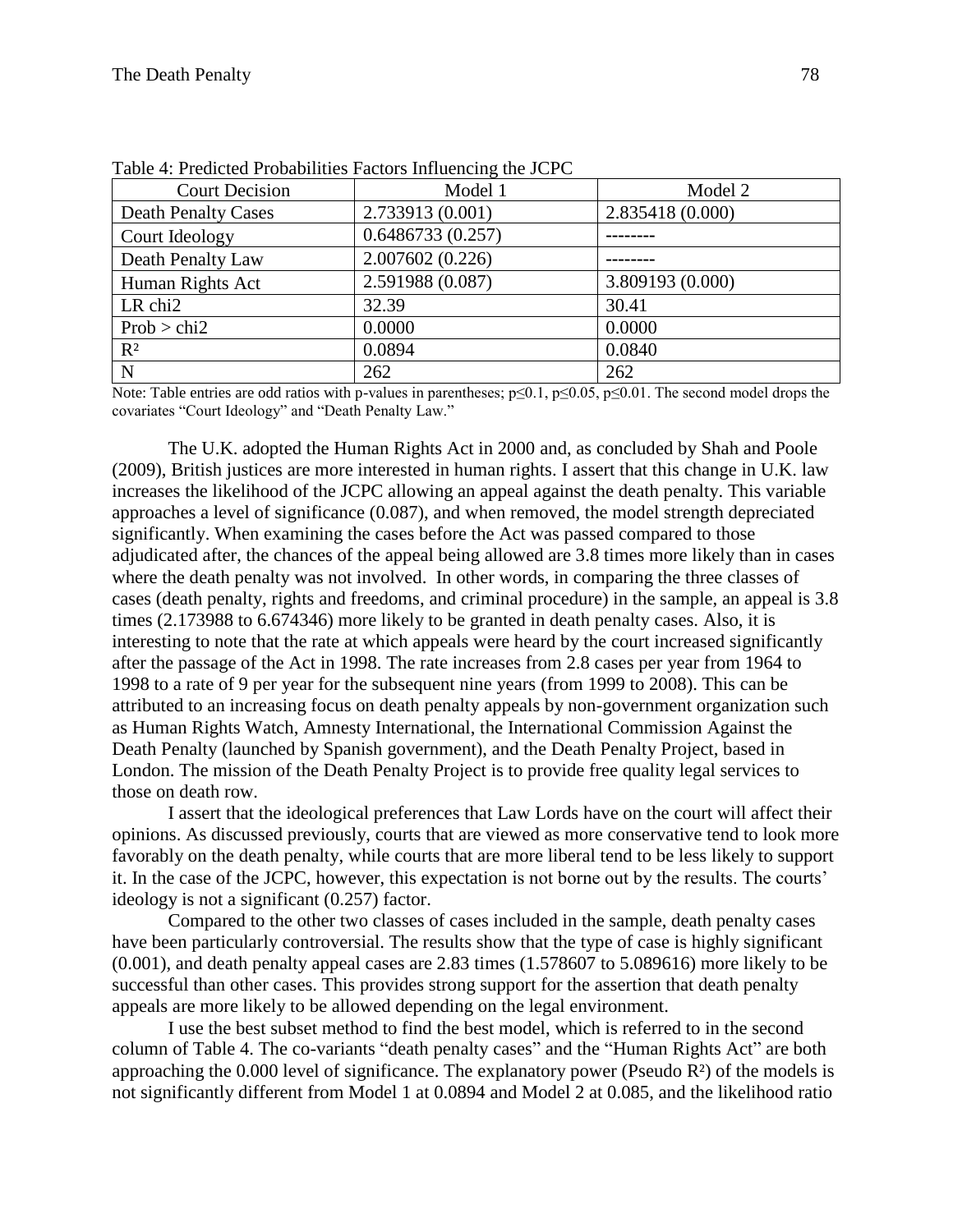(LR chi2) are 32.39 and 30.41, respectively, indicating that the predictive power of the models remains consistent. The removal of the co-variants "court ideology" and "death penalty law" do not significantly affect the model. The Human Rights Act has a significant effect on the odds of a successful appeal as opposed to those appeals heard before the Act was in place. The type of case also determines an increase in the odds ratio. The variable "Human Rights Act" boosts the odds of a successful appeal by 280 percent (95% CI: 2.173988 to 6.674346). The odds of a successful appeal case involving the death penalty is 183 percent (95% CI: 1.579607 to 5.089616) higher than the other classes of cases in the sample. In Table 5, Model 2 can correctly predict outcomes of appeals above the cutoff of 0.5 at 64.64%. Model 2 also shows a significant proportional reduction of error of almost 12 percent.

| <b>Predicted Values Court</b>               | <b>Actual Values of DP</b> |     | Total |  |
|---------------------------------------------|----------------------------|-----|-------|--|
| Decisions                                   |                            |     |       |  |
|                                             | 48                         | 22  | 70    |  |
|                                             | 70                         | 122 | 192   |  |
| Total                                       | 118                        | 144 | 262   |  |
| Percentages and Calculations                |                            |     |       |  |
| Percent Correctly Predicted = $64.64\%$     |                            |     |       |  |
| Percent in Modal Category = $54.75\%$       |                            |     |       |  |
| Proportional Reduction in Error = $11.78\%$ |                            |     |       |  |

Table 5: Decision Classification Based on Model 2

Note: The cutoff score is 0.5

Further analysis of JCPC rulings from 2009 to 2016 confirms the trend. While the number of death penalty appeals decreases during this period, the likelihood of a successful appeal remains high (See Figure 2). The decrease may be attributed, in part, to a change in an earlier law requiring the death penalty in capital cases; while the death penalty remains a sentencing option, life in prison is now an alternative. This is in line with the trend around the world, which has seen a decline in mandatory death sentences as a result of judicial challenges (Cornell Law School, 2012).

In 2003, Caribbean leaders met in Jamaica to ratify the Agreement Establishing the Caribbean Court of Justice (CCJ). The decline in appeals is also partially attributable, therefore, to the fact that five states—Barbados, Belize, Dominica, Guyana, and St. Lucia—have replaced the JCPC with the CCJ. These states abolished appeals to the JCPC by 2016 but did not each establish a domestic final appellate court. Instead, these states acceded to the Caribbean Court of Justice (CCJ), established in in Trinidad and Tobago in 2001 as part of the deepening regional integration of the Caribbean Community (Caribbean Court of Justice, 2012). Saunders (2010) of the CCJ suggests that the question Caribbean states must consider before replacing the JCPC with the CCJ is whether, and if so to what extent, judicial accountability is compromised by the existence of a final municipal court that functions thousands of miles across the seas, whose judges do not live and have never lived in the municipality they serve and therefore whose experience of the consequences of the decisions they make is not shared by the people of the municipality? (p.  $7)^7$ 

The Human Rights Act of the U.K. governs the Law Lords when they adjudicate as the Supreme Court of Judicature for the U.K. The discernable shift in the rulings of the same Law Lords sitting as the JCPC proximate to the time of the introduction and adoption of the Human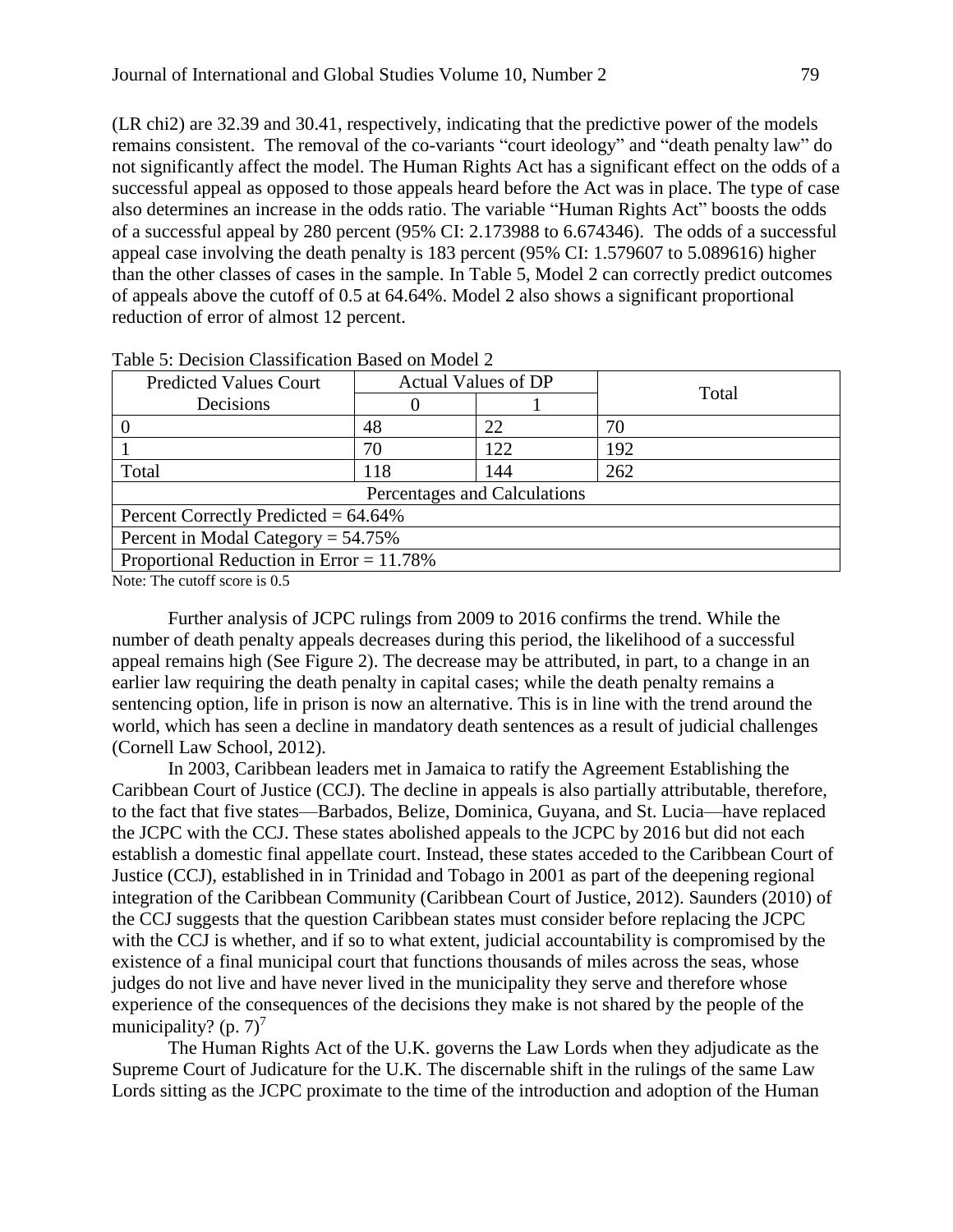Rights Act is important. These findings suggest that the JCPC is concerned with the death penalty as a human rights issue and is willing to apply these standards to the death penalty laws of the Caribbean states. These results offer some empirical evidence of factors influencing the court to set aside the death penalty decisions appealed from the Commonwealth Caribbean, which has caused the controversy in those states. There is clear evidence that a petitioner in a death penalty case before the JCPC faces favorable odds that his appeal will be allowed (death penalty set aside), which goes against the decisions of the Courts of Appeal in the respective countries.

# **Conclusion**

When the Law Lords engage in constitutional interpretation, their rulings significantly influence the jurisprudence of the Commonwealth Caribbean states. With the use of the death penalty in the spotlight of human rights advocates, the debate about the legality regarding international law and usefulness in deterring crime continues. As their rulings are not subject to review by any other court, it raises the specter of policy making by the court (Stone Sweet, 2000). Where the court's rulings go against public policy and public sentiment, it forces states to adhere to or change their constitutions and laws to counter the court's rulings. The motivations and calculations of the court, albeit in good faith, depend on the legal environment in which the court operates (Roch & Howard, 2008). In the case of the JCPC, they are divorced from the population affected by their decisions.

Gillman (2001) points out that the entire legal system of the U.S. is grounded in the assumption that law matters in some fashion. Segal and Spaeth (2002) and other behaviorists are convinced that "the Supreme Court decides disputes in the light of the facts of the case vis-á-vis the ideological attitudes and values of the justices" (p. 86). I suggest that it is not unreasonable extend this assumption to the U.K. This quantitative analysis offers another approach to improving our understanding of the motivating influences of the JCPC in death penalty appeals. The results demonstrate that there is support for my theory that legal environment influences the odds in favor of the petitioner for relief from the death penalty.

In the future, as more Caribbean states join the CCJ, the questions will persist about the court's decision-making process. Despite their shared colonial and legal history, the countries of the Caribbean are not a monolith. Leaders must ease the fears of death penalty opponents that the CCJ will not amount to anything more than a "hangman's court," allowing for regional states to carry out the death penalty (Richards, 2006). Will the court be sensitive to the whims and desires of the population? What will be the ideological approach of the CCJ, and how will that influence their decisions? How the CCJ rules on death penalty appeals will be important for further research. Currently, however, with only three countries using the court, the number of cases is too small for meaningful comparisons.

 I have referenced the tensions in the literature on theories of decision-making. This research makes a modest contribution to understanding some of the factors influencing the JCPC on death penalty appeals from Commonwealth Caribbean states. In jurisprudential development, few developments are more important than the establishment of a new court and breaking with centuries of legal tradition. We are pressed to develop a better understanding of our legal systems—beyond death penalty cases—and examine both the policy implications of their composition and the legal environments that influence them.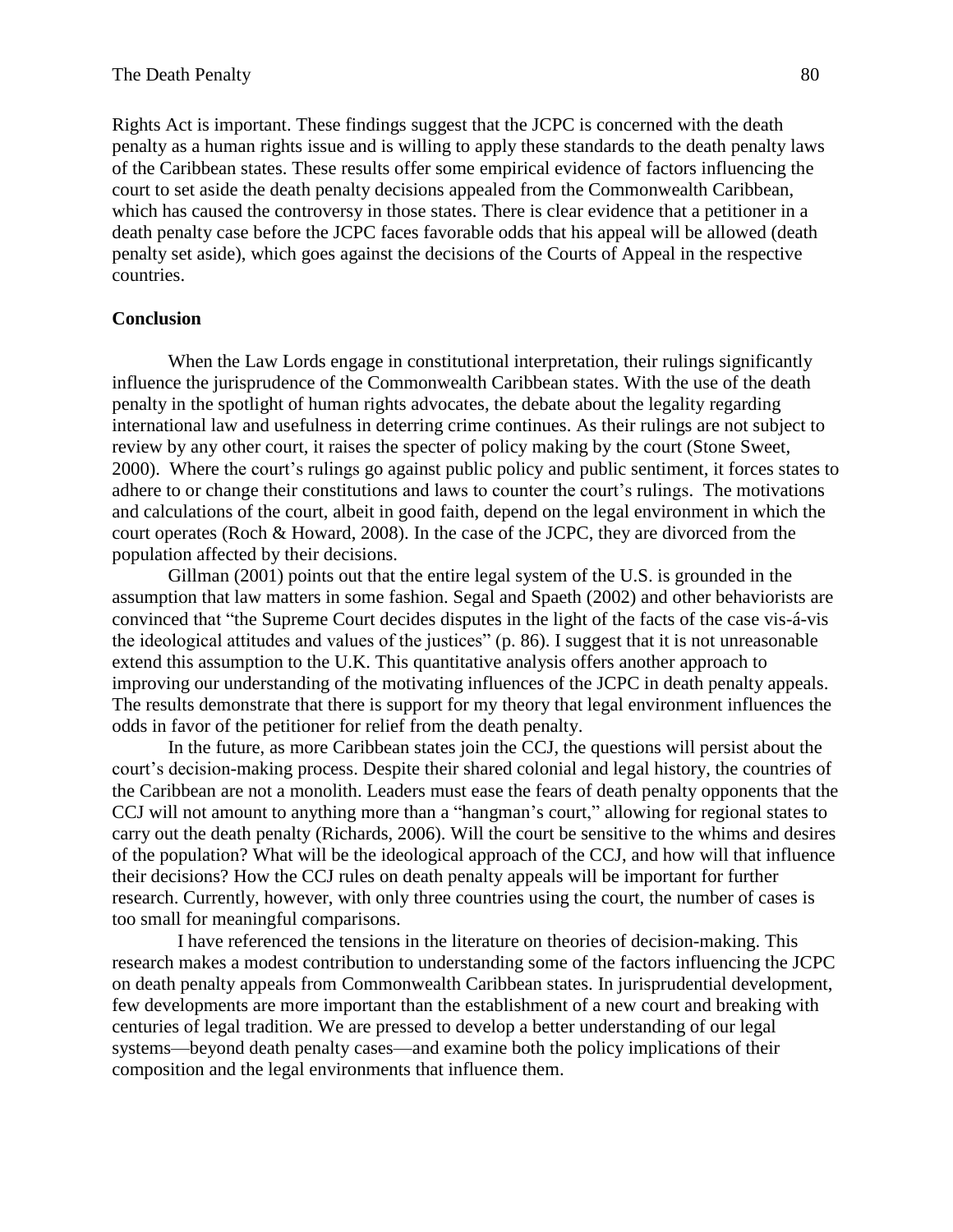$\overline{a}$ 

#### **Notes**

<sup>&</sup>lt;sup>1</sup> Acknowledgements: I wish to thank Amy Steigerwalt, Ph.D. at Georgia State University, Karla Heusner, doctoral student at the University of Miami, and the reviewers of this journal for their comments on earlier versions of the manuscript. My discussions with many other people greatly helped to improve earlier versions of this manuscript. Any errors are my own and should not tarnish the reputations of these esteemed persons.

<sup>2</sup>Antigua & Barbuda, Bahamas, Barbados, Belize, Dominica, Grenada, Jamaica, St. Lucia, St. Christopher & Nevis, St. Vincent & Grenadines, and Trinidad & Tobago.

<sup>&</sup>lt;sup>3</sup> A contributing factor to the increased number of appeals since 2008 may be the increasing homicide rates in the region (United Nations Office on Drugs and Crime, 2013). Further, the literature indicates an increase in support and funding by international human rights organizations, facilitating appeals to the JCPC (Death Penalty Project, 2000). This requires further research.

<sup>4</sup> Stevens's discussion of the conflicting positions of the British Law Lords illustrates the tension between the formalist legal tradition (e.g., legal model) and behaviorist theory (e.g., attitudinal model).

<sup>5</sup> A Governor General is the Queen's representative and the constitutional head of state in a Commonwealth country. <sup>6</sup> Anguilla, British Virgin Islands, Bermuda, Cayman Islands, Monserrat, and Turks and Caicos.

<sup>&</sup>lt;sup>7</sup> The domestic decision of an individual state to trade one extraterritorial court in London for another located in Trinidad & Tobago is an important question in and of itself, but it is outside the scope of this project.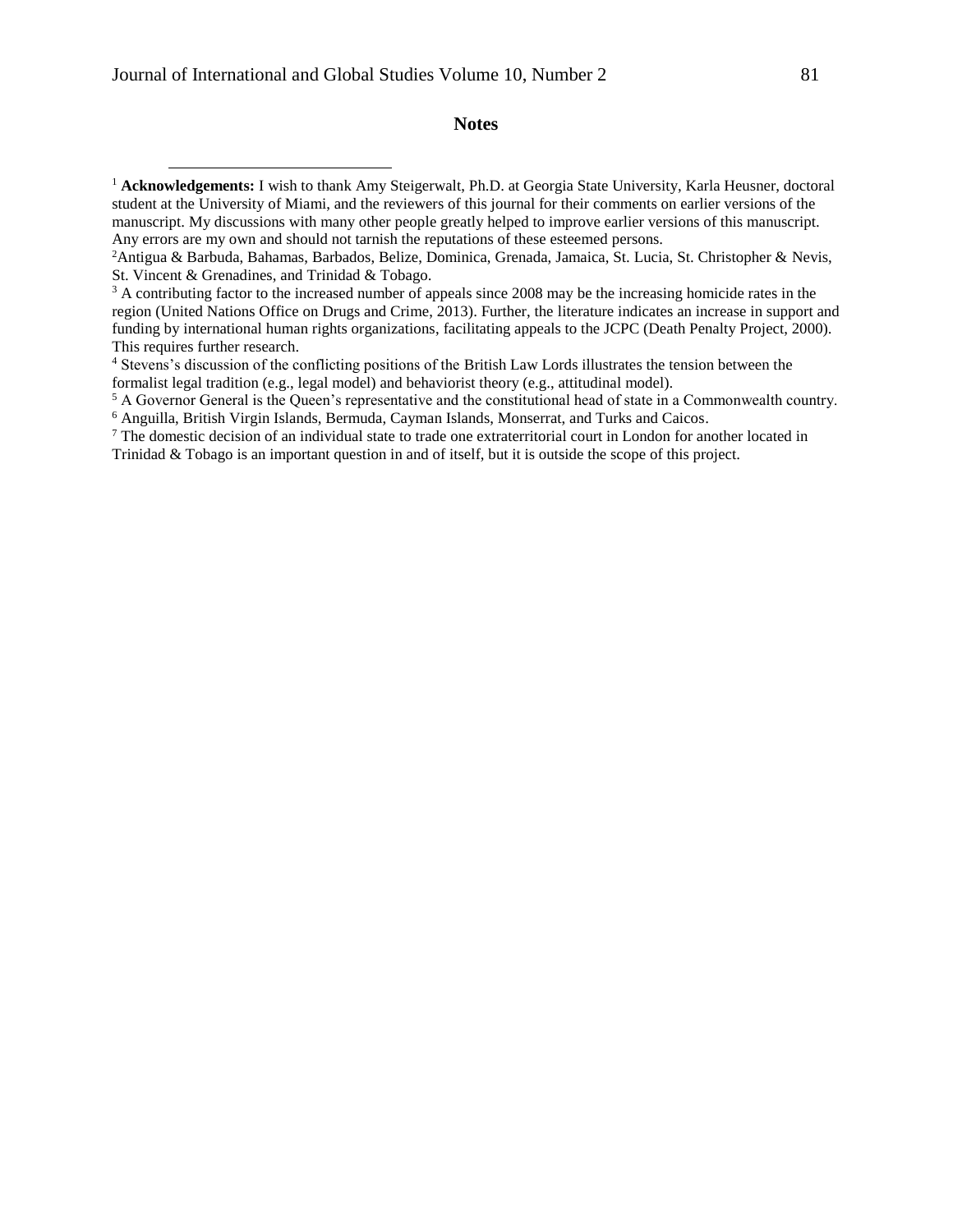# **References**

Abbott v. Attorney General of Trinidad and Tobago. (1979) 1 WLR 1342.

- Amnesty International. (2016, April 13) Death Penalty 2015: Facts and Figures. Retrieved from <https://www.amnesty.org/en/latest/news/2016/04/death-penalty-2015-facts-and-figures>
- Arvind, T.T. and L. Stirton. (2016). "Legal ideology, legal doctrine and the UK's top judges". *Public Law*, 2016 (July). pp. 418-436.
- Associated Press, The. (2008). "New Death Penalty Interest in Caribbean." *New York Times*, 19 December, A10. Retrieved from

http://www.nytimes.com/2008/12/20/world/americas/20kitts.html.

- Attorney-General of Trinidad and Tobago v. McLeod. (1984). 32 WIR 450 at 458. 32 WIR 450 at 458.
- BBC Caribbean. (2009, Sept. 24). "Privy Council's Complaint." *BBC World News.* Retrieved from http://www.bbc.co.uk/caribbean/news/story/2009/09/090922\_privyccjphillips.shtml.
- BBC World News. (1969). "1969: MPs Vote to Abolish Hanging." *BBC World News*. Retrieved from http://news.bbc.co.uk/onthisday/hi/dates/stories/december/16/newsid\_3258000/3258437.s

tm.

BBC World News. (2007, June 20). "Should the Caribbean Abolish the Death Penalty?" *BBC World News-Caribbean*. Retrieved from

[http://www.bbc.co.uk/caribbean/news/story/2007/01/070112\\_tthanging.shtml.](http://www.bbc.co.uk/caribbean/news/story/2007/01/070112_tthanging.shtml)

- Binder, S. A. and F. Maltzman. (2009). *Advice and Dissent: The Struggle to Shape the Federal Judiciary*. Washington, D.C: The Brookings Institute.
- Burnham, M. A. (2005). Indigenous constitutionalism and the death penalty: The case of the Commonwealth Caribbean. *International Journal of Constitutional Law* 3(4), 582–616. https://doi.org/10.1093/icon/moi041.
- Burns, P. (1984). The Judicial Committee of the Privy Council: Constitutional bulwark or colonial remnant? *Otago Law Review* 5(4), 503-520.
- Caribbean Court of Justice. (2012). The CCJ: From Concept to Reality. Retrieved from http://www.ccj.org/about-the-ccj/ccj-concept-to-reality.
- Caribbean News Now. (2004, June 20). Privy Council to Rule on Caribbean Death Penalty. Retrieved from http://www.caribbeannewsnow.com/caribnet/2004/03/23/penalty.htm.
- CARCOM Regional Statistics. (2018). *Population of CARICOM Member States.* Retrieved from [http://www.caricomstats.org/popdata.htm.](http://www.caricomstats.org/popdata.htm)
- Chokolingo v. Attorney-General of Trinidad and Tobago. (1980). 32 WIR 354 at 359.

Cornell Law School. (2012). Mandatory Death Penalty. Retrieved from https://www.deathpenaltyworldwide.org/mandatory-death-penalty.cfm

- Death Penalty Project. (2000). Savings clauses and the colonial death penalty regime. Commonwealth Caribbean Human Rights Seminar. Belize City: September 12-14, 2000. Retrieved from
	- http://www.deathpenaltyproject.org/?s=Savings+Clauses+and+the+Colonial+Death+Pen alty+Regime.
- Devlin, P. (1976). Judges and lawmakers. 39 *Modern Law Review*: 1–16.
- Epstein, Lee et al. (2007). The judicial common space. *Journal of Law, Economics & Organization* 23, 303–325.
- Farrington v. Minister of Public Safety and Immigration and Others. (1997). A.C. 413.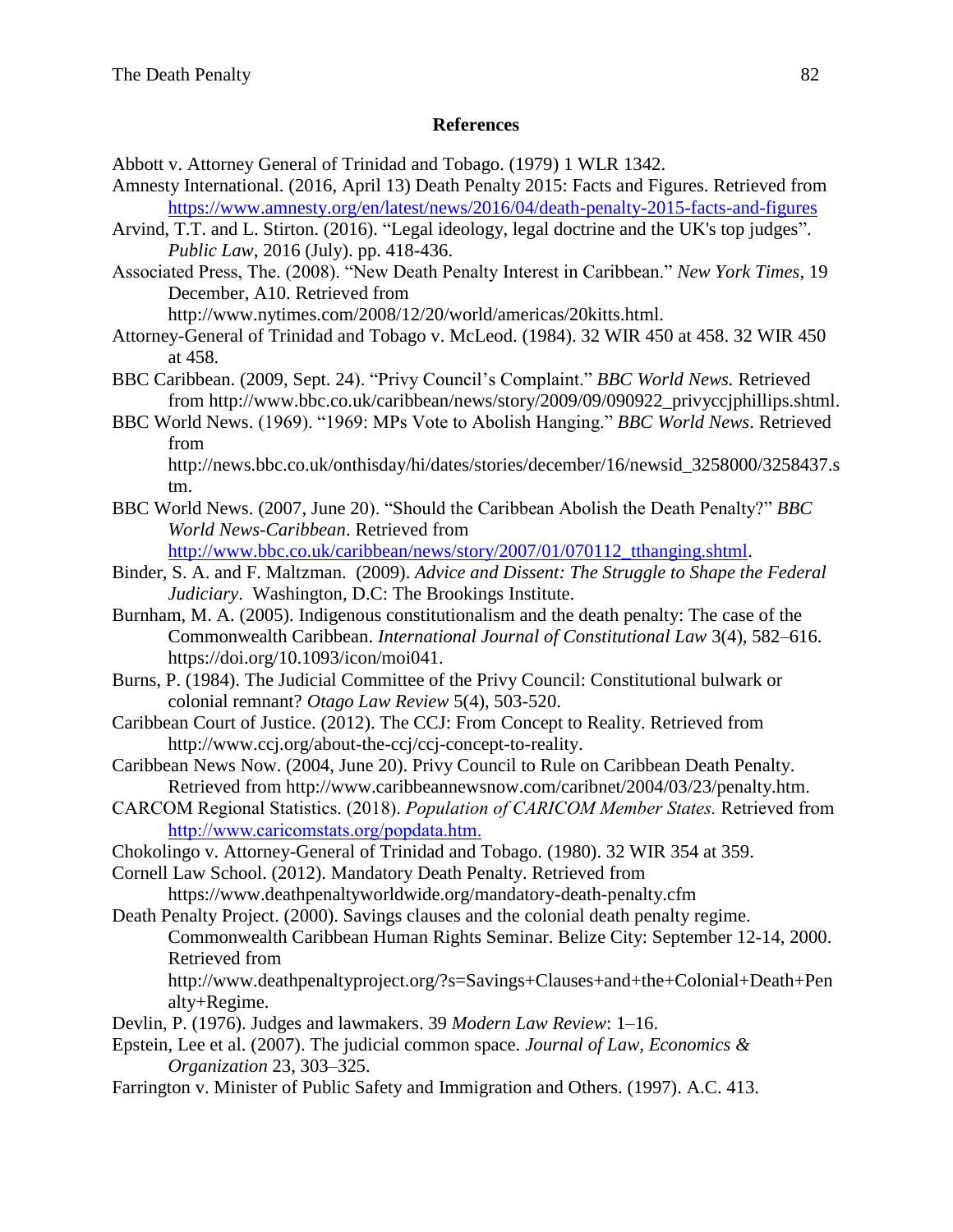- Fiadjoe, A. (1991). Judicial attitudes to Commonwealth Caribbean constitutions. *Anglo-American Law Review*, 20, 116–44.
- Frank, J. (1936). *Law and the Modern Mind*. New York: Tudor.
- George, T.E. and L. Epstein. (1992). On the Nature of Supreme Court Decisions Making. *American Political Science Review*, Vol. 86(2): 323-337.
- Ghany, H. A. (2000). The death penalty, human rights and British law lords: judicial opinion on delay of execution in the Commonwealth Caribbean. *International Journal of Human Rights* 4(2), 30–43.
- Gillman, H. (2001). What's law got to do with it? Judicial behavioralist test the "legal model" of judicial decision making. *Law & Society*, 26, 465.
- Guerra V. Baptiste and Others. (1996). 1 A.C. 397.
- Harlow, C and R. Rawlins. (2009). *Law and Administration.* Cambridge: Cambridge University Press.
- Hassanali, S. (2015, June 1). Death penalty debate in the Caribbean, *The Guardian*. Retrieved from http://www.guardian.co.tt/news/2015-12-20/death-penalty-debate-caribbean.
- Henfield v. Attorney General of The Commonwealth of The Bahamas. (1997). A.C. 413.
- Hinds v. Attorney-General of Jamaica (No 2). (2001). UKPC 56, p. 75.
- Hirsh, A. (2008, December 22). Man hanged in rare St Kitts execution had not exhausted appeal rights, say campaigners, *The Guardian*. Retrieved from https://www.theguardian.com/world/2008/dec/23/capital-punishment-human-rightscaribbean.
- Howell, P.A. (1979). The Judicial Committee of the Privy Council 1833–1876: its origins, structure and development. New York: Cambridge University Press.
- Hunt, M. (1999). The Human Rights Act and legal culture: The judiciary and the legal profession. *Journal of Law and Society*, 26(1), 86–102.
- Jones Bahamas (February 21, 2017). Privy Council has Fourth Sitting in The Bahamas. *The Bahama Journal*. Retrieved from [http://jonesbahamas.com/privy-council-has-fourth](http://jonesbahamas.com/privy-council-has-fourth-sitting-in-the-bahamas/)[sitting-in-the-bahamas/.](http://jonesbahamas.com/privy-council-has-fourth-sitting-in-the-bahamas/)
- Judicial Committee of the Privy Council. (2015). *The Judicial Committee*. Retrieved from [https://www.jcpc.uk/about/judicial-committe.html.](https://www.jcpc.uk/about/judicial-committe.html)
- Kemrajh Harrikissoon v. Attorney-General of Trinidad and Tobago. (1979). 31 WIR 348 at 349.
- King, A. (2010). A supreme court, supreme parliament, and transnational national rights. *Yale Journal of International Law* 35, 245–533.
- Llewellyn, K. (1930). *The Bramble Bush*. New York: Columbia University Press.

McCartney, J. (2001, July 20). Bar Council Chief says Privy Council still needed. *The Nassau Guardian*. Retrieved from http://www.thenassauguardian.com/index.php?option=com\_content&view=article&id=1

1199&Itemid=27

- Malleson, K. (1999). *The New Judiciary: The Effects of Expansion and Activism*. Aldershot, England: Dartmouth Publishing Company, Ltd.
- Nemacheck, C. L. (2007). *Strategic Selection: Presidential Nomination of Supreme Court Justices from Herbert Hoover Through George W. Bush*. Charlottesville: University of Virginia Press.
- Pratt and Morgan v. Attorney General of Jamaica and Other. (1993). 43 WIR 34.
- Ramesh Lawrence Maharaj v. Attorney-General of Trinidad and Tobago (No 2). (1978). 30 WIR 310.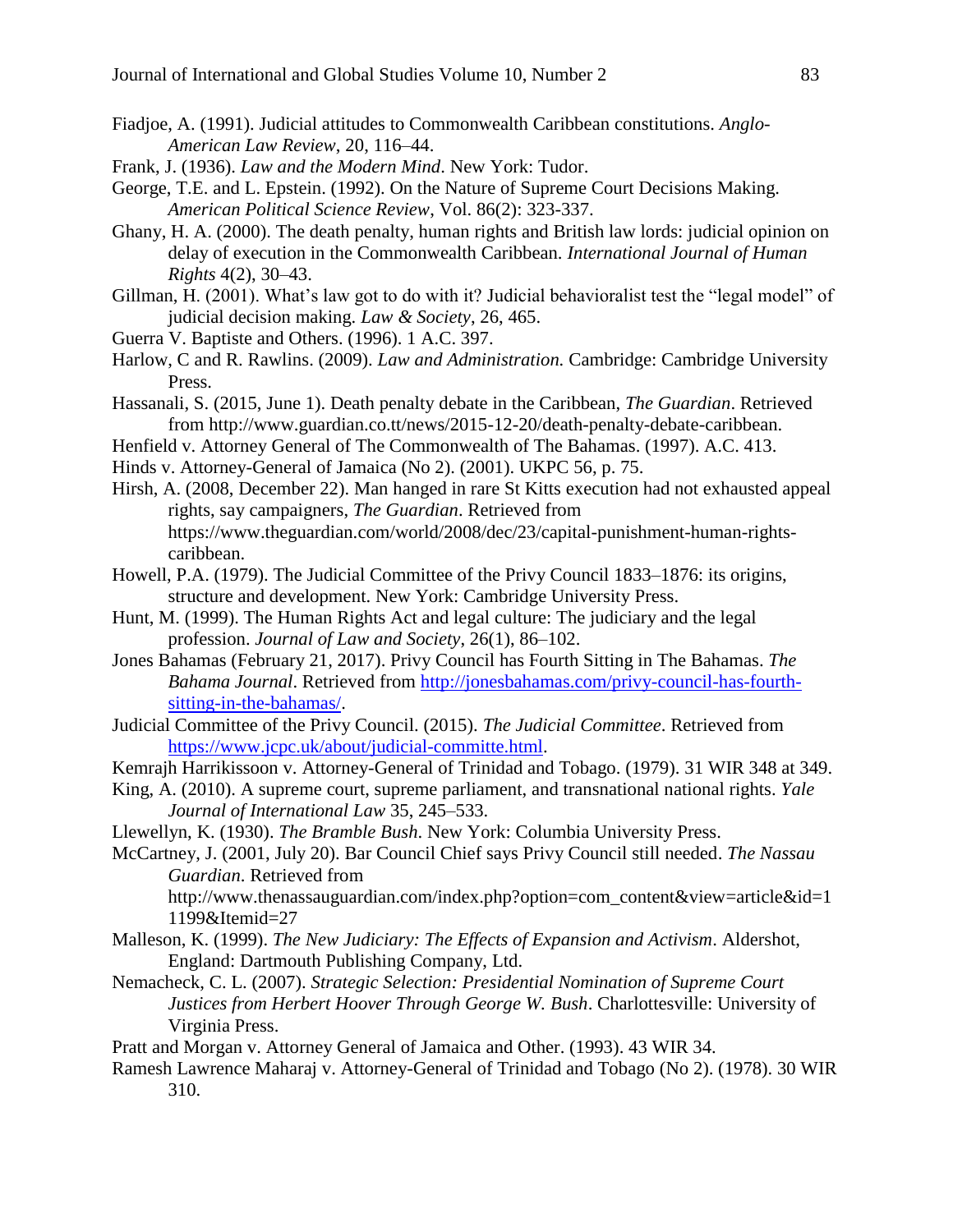- Reyes v. The Queen. (2002). 60 WIR 26.
- Richards, P. (2006). Death penalty-Caribbean: when is it appropriate to execute? Retrieved from http://www.ipsnews.net/2006/11/death-penalty-caribbean-when-is-it-appropriate-toexecute/.
- Riley and Other v. Attorney General of Jamaica and Another. (1982). 35 WIR 279.
- Robertson, D. (1982). Judicial ideology in the House of Lords: A jurimetric analysis. *British Journal of Political Science*, 12(1), 1–25.
- Robertson, D. (1998). *Judicial Discretion in the House of Lords*. Oxford: Clarendon Press.
- Roberts-Wray, K. (1966). *Commonwealth and Colonial Law*. London: Stevens & Sons.
- Rollnick, R. (1988). The House of Commons overwhelmingly defeat Tuesdays bid… Retrieved from http://www.upi.com/Archives/1988/06/07/The-House-of-Commonsoverwhelmingly-defeated-Tuesday-a-bid/2134581659200/.
- Roch, C. H. & R. M. Howard. (2008). State policy innovation perspectives: Courts, legislatures, and the education finance reform. *Political Research Quarterly*, 6, 333-344.
- Saunders, Adrian. (2010). The Relevance of the Privy Council in Post Independent West Indian Nation States. 2nd Annual Eugene Dupuch Distinguished Lecture. *Council of Legal Education.* Retrieved from [http://www.da](http://www.da-academy.org/uploads/9/2/0/3/92034718/relevance_privycouncil.pdf)[academy.org/uploads/9/2/0/3/92034718/relevance\\_privycouncil.pdf.](http://www.da-academy.org/uploads/9/2/0/3/92034718/relevance_privycouncil.pdf)
- Scott, K. M. (2006). Understanding judicial hierarchy: Reversals and behavior of intermediate appellate judges. *Law and Society Review*, 40(1), 163.
- Segal, J. & H. Spaeth. (2002). The Supreme Court and the attitudinal model revisited. New York: Cambridge University Press.
- Shah, S. & T. Poole. (2009). The impact of the Human Rights Act on the House of Lords. LSE Legal Studies Working Paper No. 8/2009. Retrieved from: http://ssrn.com/abstract=1344805.
- Schubert, G. (1965). *The Judicial Minds.* Evanston: Northwest University Press.
- Shahabuddeen, M. (1973). *The Legal System of Guyana* 171. Georgetown, Guyana.
- Stapleton-Whyms, R. (2008). Death for Killers. *Trinidad and Tobago Newsday*, Retrieved from http://www.newsday.co.tt/news/0,71526.html.
- Stevens, R. (1978). *Law and Politics: The House of Lords as a Judicial Body, 1800–1976*. Chapel Hill: The University of North Carolina Press.
- Stone Sweet, A. (2000). *Governing with Judges: Constitutional Politics in Europe*. Oxford: Oxford University Press.
- Straum, A. (1977). The procedure of state constitutional change—With special emphasis on the south and Florida. *Florida State University Law Review,* 5, 569–602.
- Sweeny, J. (2010). Positive political theory and the UK's New parliamentary system of government. Retrieved from https://ssrn.com/abstract=1703965.
- Swinfen, D. (1987). *Imperial Appeal: The Debate on the Appeal to the Privy Council 1833– 1986.* Manchester: University Press.
- Thakur Persad Jaroo v. Attorney-General. (2002). 59 WIR 519.
- The Constitution of Jamaica. (1962). The Judicature. Retrieved from https://www.oas.org/juridico/MLA/en/jam/en\_jam-int-text-const.pdf
- Young, H.A. (2016). Extraterritorial Courts and States: Learning from the Judicial Committee of the Privy Council (Doctoral Dissertation). Georgia State University. Retrieved from https://scholarworks.gsu.edu/cgi/viewcontent.cgi?article=1041&context=political\_scienc e\_diss.